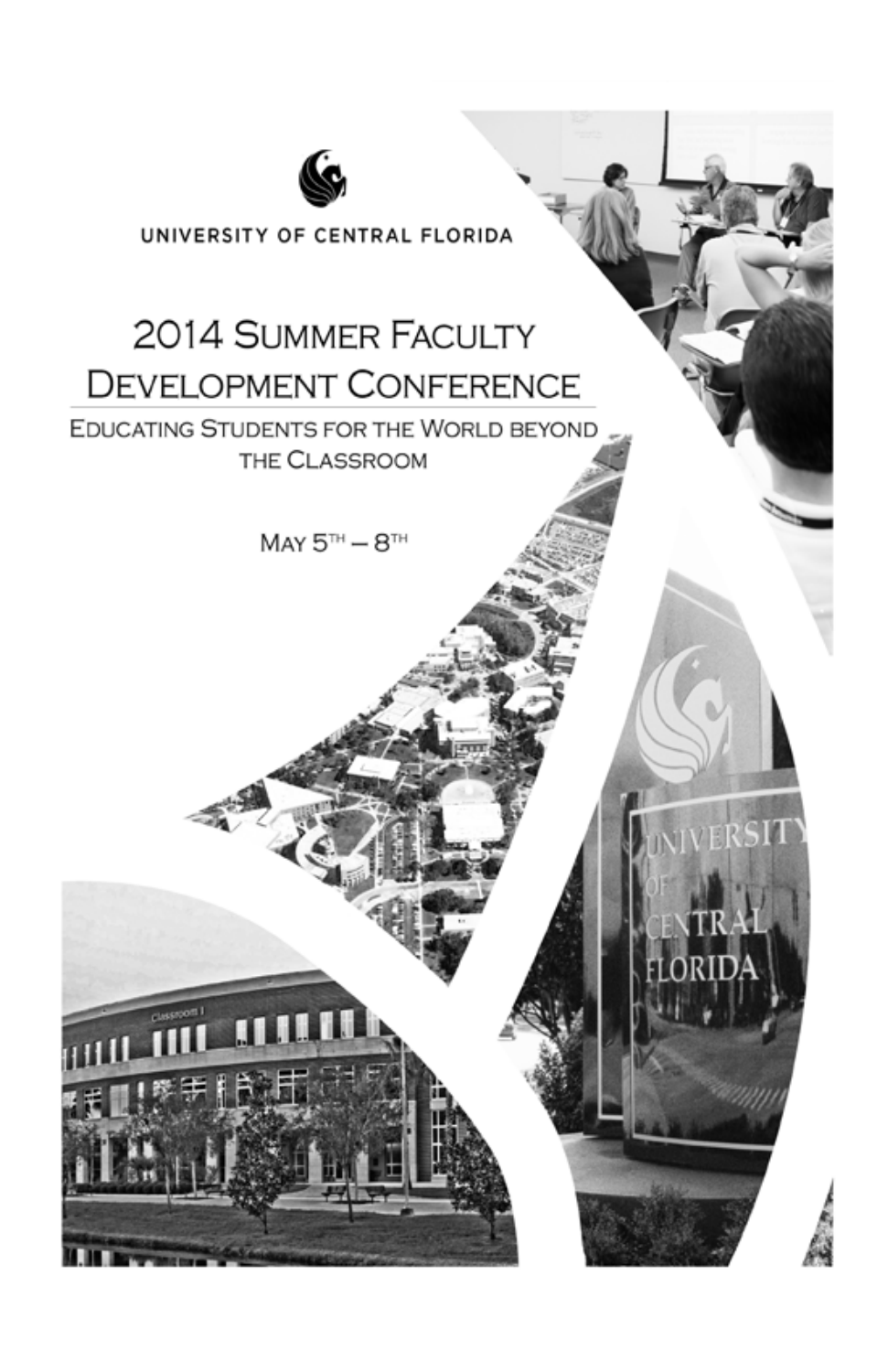|                | Monday, May 5th                                        | Tuesday, May 6th                                                                | Wednesday, May 7th      | Thursday, May 8th                                                           |
|----------------|--------------------------------------------------------|---------------------------------------------------------------------------------|-------------------------|-----------------------------------------------------------------------------|
| $8:00 - 8:30$  | Registration in track rooms<br>Coffee and conversation | Coffee and conversation                                                         | Coffee and conversation | Coffee and conversation                                                     |
| 8:30-930       | Track/Cohort Meetings                                  | Concurrent sessions                                                             | Concurrent sessions     | Track/Cohort Meetings                                                       |
| $9:45 - 11:00$ | Keynote Presentation<br>CB1-104                        | Panel Presentation<br>CB1-104                                                   | Concurrent sessions     | Poster assembly and setup<br>Library Knowledge<br>$(9:30-10:15)$<br>Commons |
| 11:15-12:15    | Concurrent sessions                                    | Concurrent sessions                                                             | Concurrent sessions     | Library Knowledge<br>$(10:15-12:00)$<br>Showcase in<br>Commons              |
| $12:15 - 1:15$ | On your own<br>Lunch                                   | Alexander Street Press<br>or lunch on your own<br>Lunch sponsered by<br>CB1-104 | On your own<br>Lunch    |                                                                             |
| $1:30 - 2:30$  | Sessions/Project Time                                  | Sessions/Project Time                                                           | Sessions/Project Time   |                                                                             |
| $2:45 - 3:45$  | Sessions/Project Time                                  | Sessions/Project Time                                                           | Sessions/Project Time   |                                                                             |

Conference at a Glance Conference at a Glance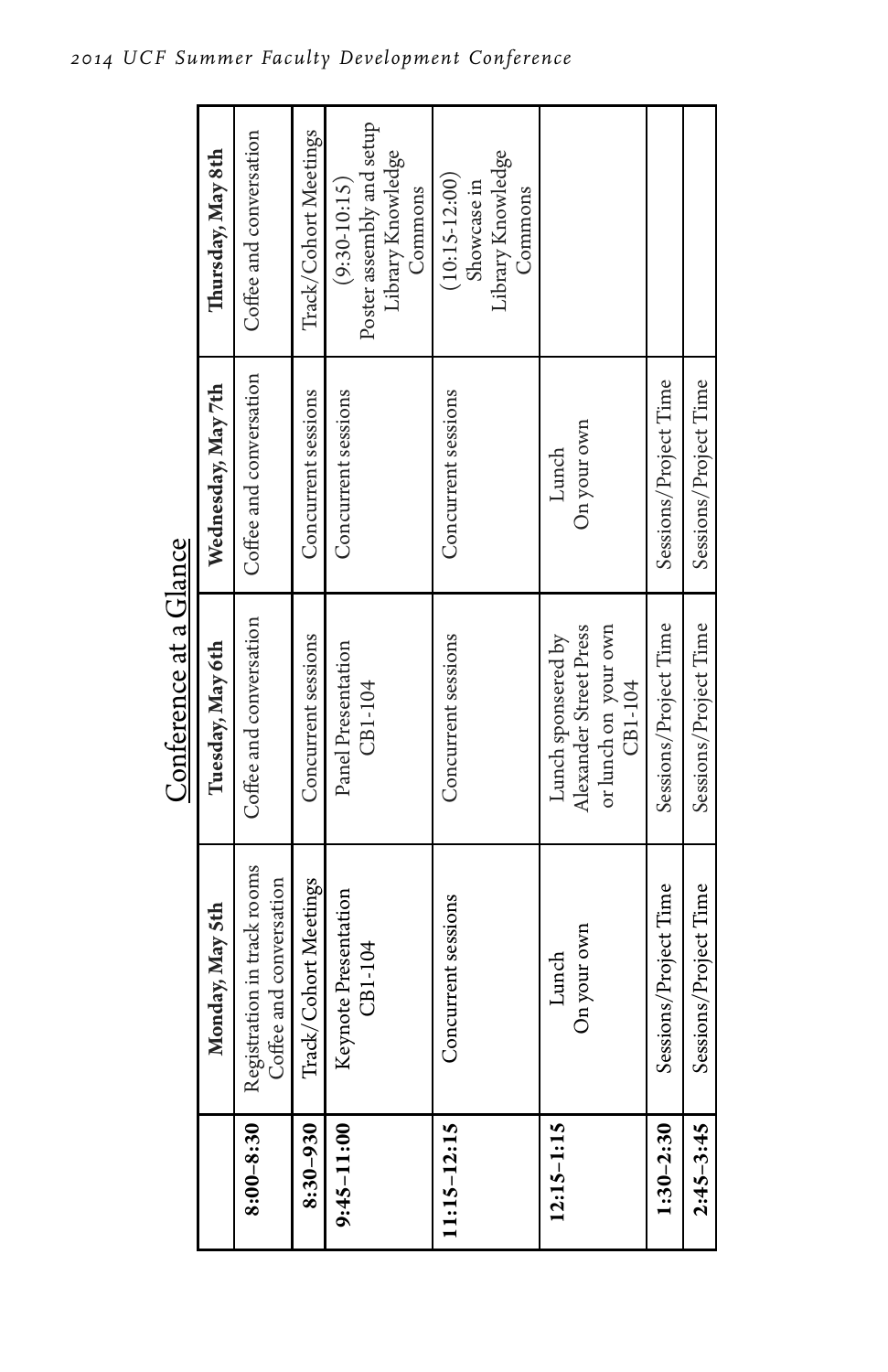# MONDAY, MAY 5

Welcome to the 2014 Summer Faculty Development Conference. Our conference theme this year, "Educating Students for the World beyond the Classroom," calls on us to address the challenges our students face in bridging their classroom experiences with life outside college learning environments and the challenges they will face when they enter their professions beyond graduation. How can we better prepare students for the rapid pace of economic, social, and technological changes? How can we support the development of knowledge and skills that better connect students to other life, work, and civic environments?

Support staff from the following offices will be available to assist you:

| Center for Distributed Learning<br>(CDL)                                      | Center for Success of Women Faculty<br>(CSWF)                                 |
|-------------------------------------------------------------------------------|-------------------------------------------------------------------------------|
| Faculty Center for Teaching &<br>Learning (FCTL)                              | Office of Diversity Initiatives (ODI)                                         |
| Office of Experiential Learning,<br>Internships, Service Learning<br>(OEL/SL) | Office of Information Fluency (IF)                                            |
| Office of International Studies<br>(OIS)                                      | Office of Research & Commercialization:<br><b>STEM Proposal Writing (ORC)</b> |
| Student Development &<br><b>Enrollment Services (SDES)</b>                    | Writing Across the Curriculum (WAC)                                           |

After the morning sessions have concluded, participants may use their track meeting rooms or other open rooms in CB1 to work on projects.

| <b>Coffee and Conversation</b>                                               | $8:00 - 8:30$ |
|------------------------------------------------------------------------------|---------------|
|                                                                              | CB1-104 foyer |
| <b>Track/Cohort Meetings and Registration</b>                                | $8:30 - 9:30$ |
| FCTL: Curriculum Mapping and Assessment<br>Melody Bowdon, Executive Director | CB1-205       |
| FCTL: Other Course Innovations<br>Eric Main, Associate Director              | CB1-103       |
| (List continued on next page)                                                |               |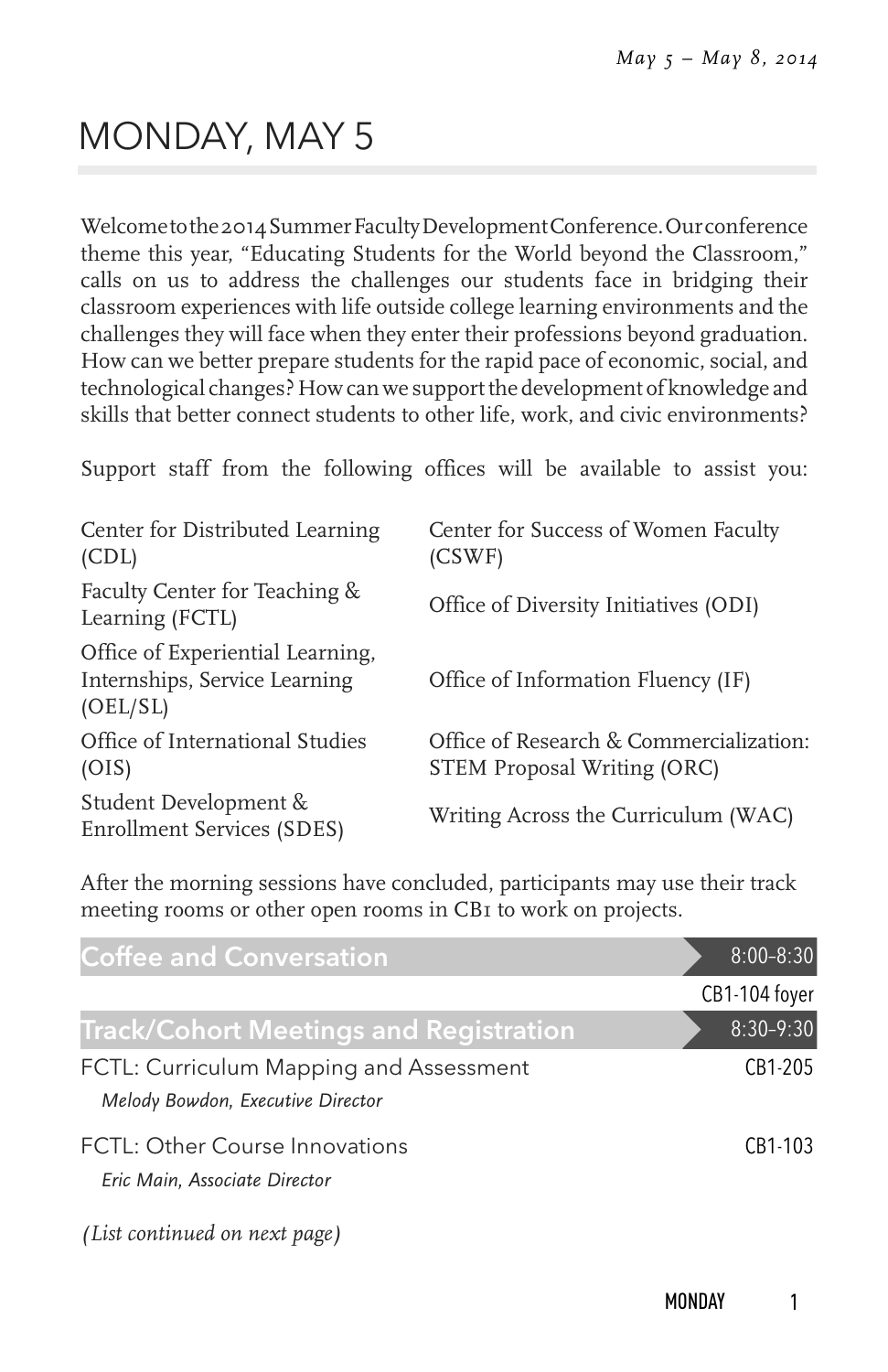| FCTL: Flipping the Classroom and Video<br>Erin Saitta, Assistant Director                                                                                                                                                                               | CB1-202   |
|---------------------------------------------------------------------------------------------------------------------------------------------------------------------------------------------------------------------------------------------------------|-----------|
| FCTL: Online Course Programming<br>Anna Turner, Instructional Specialist                                                                                                                                                                                | CB1-212   |
| FCTL: Workforce Preparation, Internships, Field Work, and<br>Service-Learning<br>Kathleen Bell, College of Arts & Humanities; Ulla Isaac, Interim Director, Office of<br>Experiential Learning; and Amy Zeh, Program Director, Service-Learning Program | CB1-122   |
| Academic Affairs/SDES PROGRESS Initiative: Faculty<br>Exploration of Issues, Barriers, Solutions for Student<br><b>Success</b>                                                                                                                          | CB1-107   |
| Ida Cook, College of Sciences                                                                                                                                                                                                                           |           |
| <b>STEM Proposal Writing</b><br>Debra Reinhart, Assistant Vice President, Office of Research & Commercialization                                                                                                                                        | CB1-112   |
| Information Fluency<br>Martha Marinara, Director, and Hank Lewis, Coordinator of Academic Support                                                                                                                                                       | CB1-113   |
| Center for Success of Women Faculty<br>Linda Walters, Director                                                                                                                                                                                          | CB1-117   |
| Writing Across the Curriculum<br>Pavel Zemliansky, Director                                                                                                                                                                                             | CB1-119   |
| International Studies<br>Dianna (Dede) Wilson Mosley, Assistant Director                                                                                                                                                                                | $CR1-120$ |
| Diversity Initiatives<br>Barbara Thompson, Interim Director                                                                                                                                                                                             | CB1-218   |
| Student Development and Enrollment Services<br>Stacey Malaret, Director, LEAD Scholars Academy                                                                                                                                                          | CB1-308   |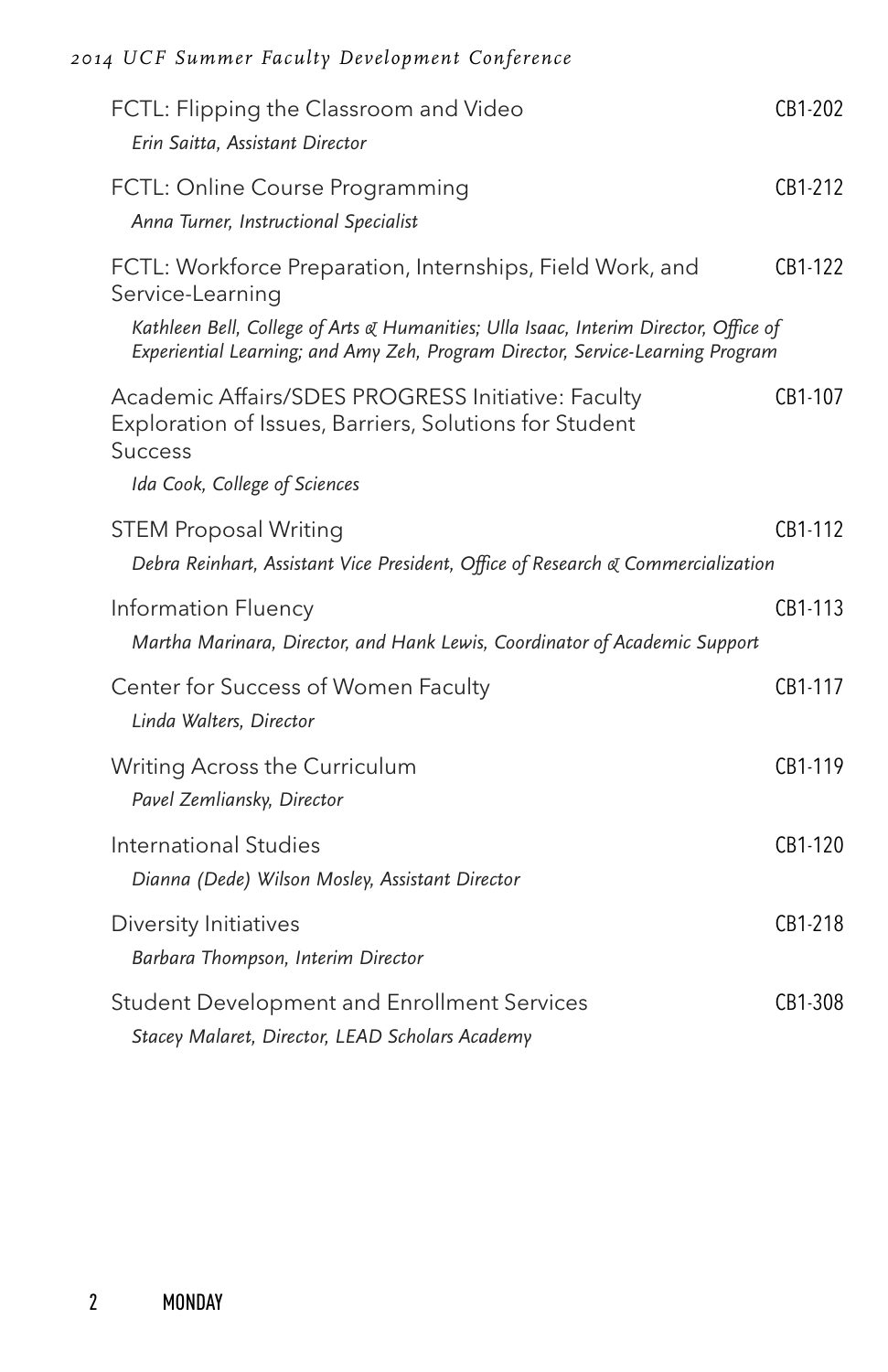#### Keynote Presentation 9:45–11:00

#### Evidence-Based Classroom Strategies for Improving Student Learning in the Twenty-First Century

CB1-104



Autar Kaw is professor of mechanical engineering at the University of South Florida. He is a recipient of the 2012 U.S. Professor of the Year Award from the Council for Advancement and Support of Education and Carnegie Foundation for the Advancement of Teaching. The award is the only national program to recognize excellence in undergraduate education.

He received his B.E. Honors degree in mechanical engineering from the Birla Institute of Technology and Science, India, in 1981, and his M.S. (1984) and Ph.D. (1987), both in engineering mechanics, from Clemson University. He joined the University of South Florida in 1987.

Kaw's main scholarly interests are in engineering education research, open courseware development, bascule bridge design, fracture mechanics, composite materials, and the state and future of higher education.

Funded by the National Science Foundation (2002–16), Kaw and his colleagues from across the nation have developed, implemented, refined and assessed online resources for open courseware in Numerical Methods <http://nm.MathForCollege.com>. This courseware receives more than a million page views per year.

Kaw has written more than 80 refereed technical papers, and his opinion editorials have appeared in the *Tampa Bay Times*, *Tampa Tribune*, and *Chronicle Vitae*. His work has been covered, cited, and quoted in many media outlets, including the *Chronicle of Higher Education*, *Inside Higher Ed.*, the U.S. Congressional Record, Florida Senate Resolutions, *ASEE Prism*, and *Voice of America*.

With advances in evidence-based learning sciences and widespread access to delivery technologies, we are living in an exciting time for applying the science of learning to education. Kaw will talk about pragmatic, evidencebased teaching strategies, including learning tactics, active-learning tools (e.g., personal response systems), discovery versus fully guided instruction approaches, flipped classrooms, unconventional assessment techniques, and the dangers of multitasking.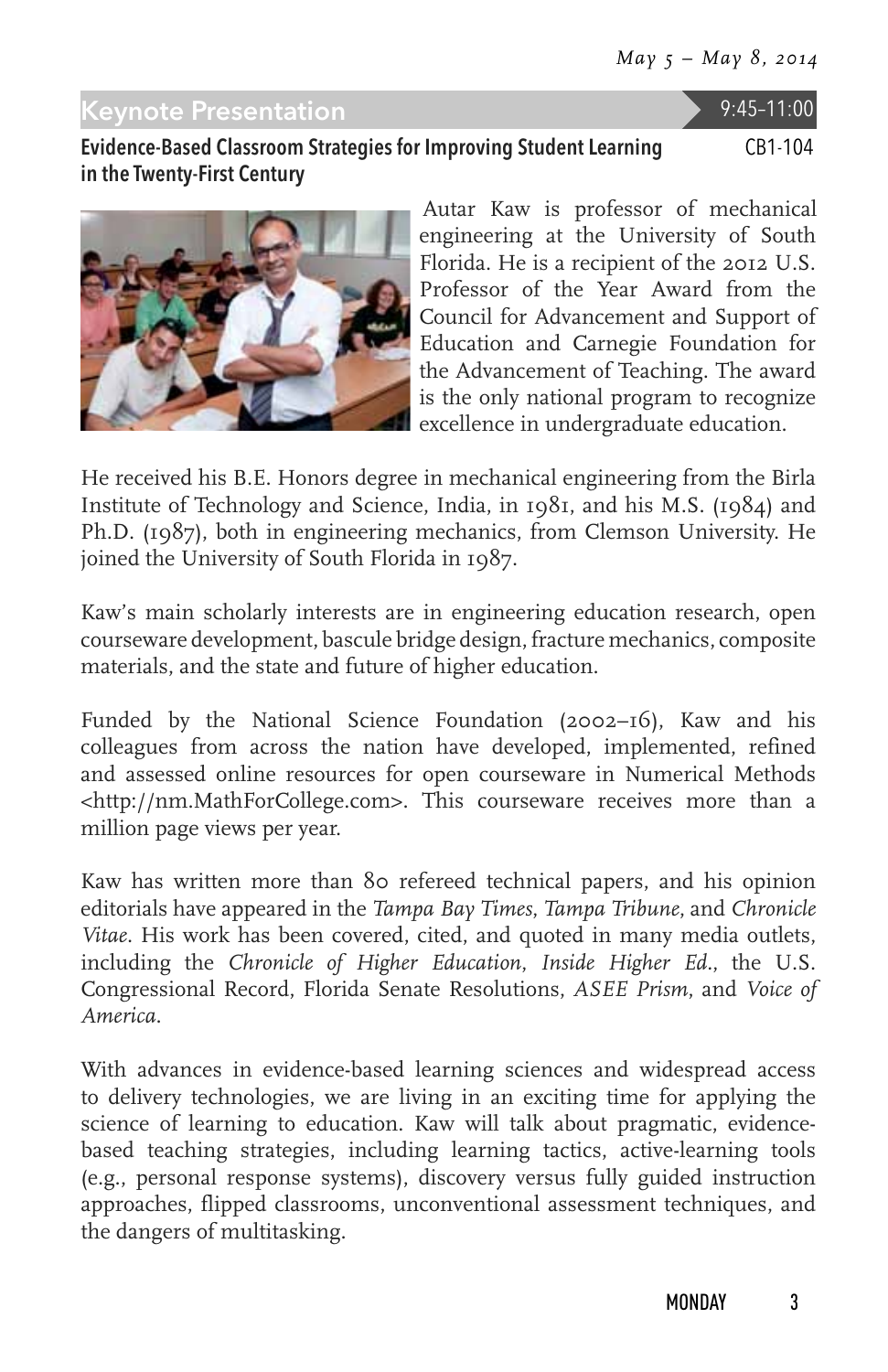## Concurrent Sessions 11:15–12:15

#### A1 Autar Kaw Q&A CB1-103

Participants are invited to join Autar Kaw for a follow-up discussion on points raised during his keynote as well as Q&A on external funding for research.

#### A<sub>2</sub> Open Faculty Forum **CB1-104** CB1-104

*Melody Bowdon, Faculty Center for Teaching & Learning, and Diane Chase, Interim Provost and Vice President for Academic Affairs*

This session will feature an open discussion on two large and related UCF initiatives: curriculum mapping and the focus of the next Quality Enhancement Plan (QEP). Curriculum mapping, a strategy for aligning program-level expectations and instructional practices and helping faculty identify, schedule, and assess key components of the curriculum, can be helpful as we explore ideas for a new QEP topic that will impact undergraduate education.

#### A3 UCF Women: Leading on Campus and in the Community (CSWF) CB1-117

*Valerie Storey (Moderator), College of Education & Human Performance; Jana Jasinski, College of Sciences; Michele Gill, College of Education & Human Performance; Rosalind Beiler, College of Arts & Humanities; and Parveen Wahid, College of Engineering & Computer Science*

This session will be a panel discussion by and about UCF women trailblazers. Participants will discuss their career strategies, successes, and hurdles.

#### A4 Why Go Over There? (OIS) CB1-120

*Vance Geiger and Beatriz Reyes-Foster, College of Sciences*

Study-abroad program development begins with this question. Some must consider the question while others can respond immediately. The same question has been asked around the world for hundreds of years. Join us for a discussion of how the answers to this question have changed over time and how those changes influence program development today.

#### A5 Achieving Mass STD Screenings on a College Campus through Community Partnerships (SDES) CB1-308

#### *Mary Schmidt-Owens and Karen Yerkes, Student Health Center*

The CDC recommend screening all females under age 25 for chlamydia and everyone between 16 and 65 years of age for HIV. Cost and education are the two greatest barriers for getting screened. UCF Health Services has partnered with the local health department in providing screenings in the on-campus health center six times per year. Health Services has created an effective marketing campaign and an educational component that addresses risk, symptoms, screening, and treatment.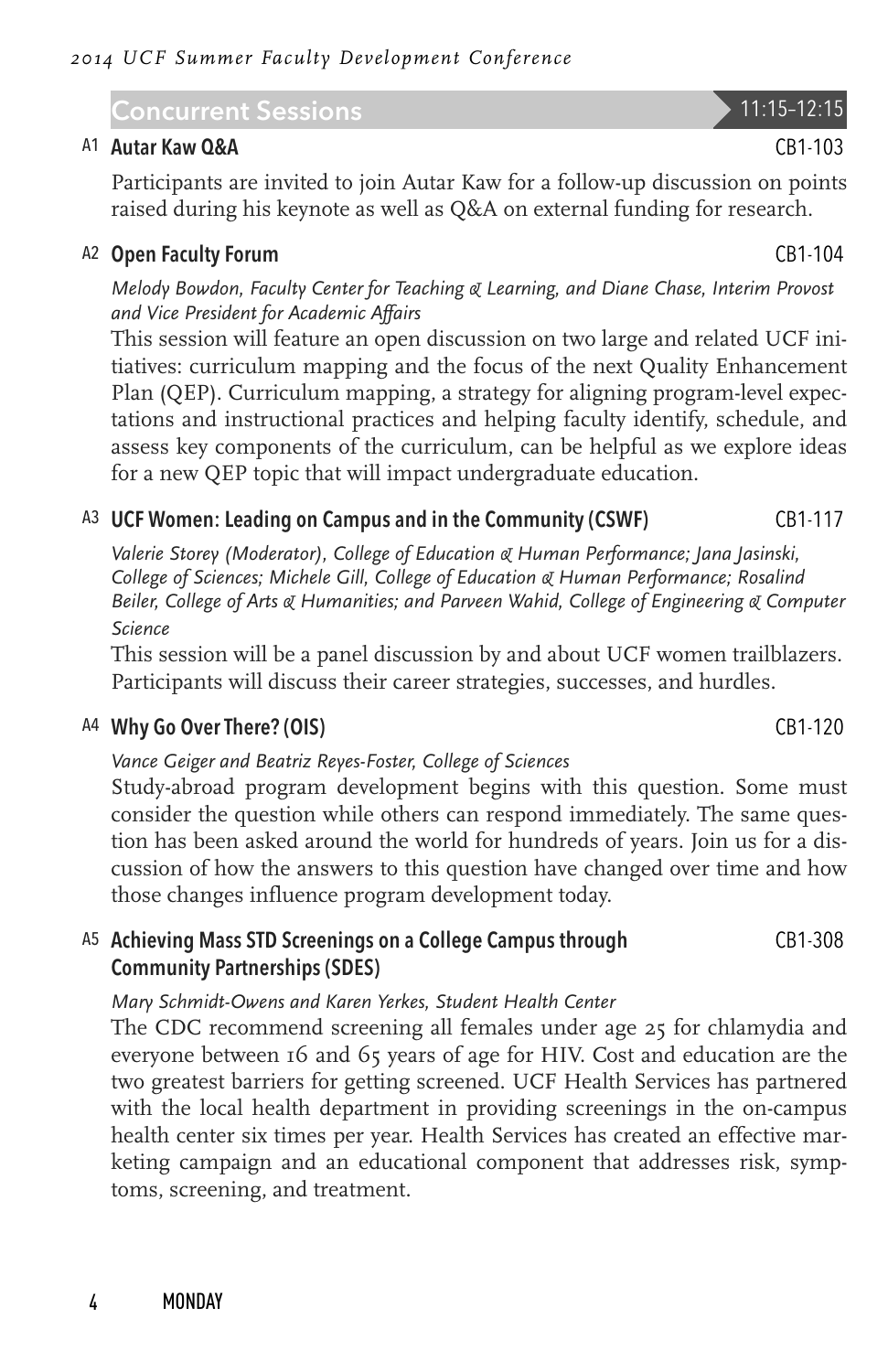# A6 Service-Learning: Nuts & Bolts (OEL/SL) CB1-109

#### *Amy Zeh, Program Director, Service-Learning*

This session will be a primer for newcomers to service-learning or for faculty who want to refresh their knowledge of service-learning fundamentals. Come and hear what service-learning is all about and how it might fit with your curriculum.

## Lunch on Your Own 12:15–1:15

# Concurrent Sessions/Project Time 2012 1:30-2:30

#### B1 Project Time Various Rooms and the Various Rooms of the Various Rooms of the Various Rooms of the Various Rooms of the Various Rooms of the Various Rooms of the Various Rooms of the Various Rooms of the Various Rooms of

You may use this time to work on your projects in the various track meeting rooms or the other rooms open in CB1 or attend any of the afternoon sessions.

## B<sub>2</sub> The Teaching Pyramid CB1-103

*Kevin Yee, Director, Academy for Teaching and Learning Excellence (ATLE), University of South Florida*

From motivation to accountability, there are a lot of moving parts in presenting material and assessing student learning. This big-picture workshop will provide a new visual model of the layers to a teacher's job, ranked perhaps controversially, to offer a starting point in thinking about and reconceptualizing your role as an instructor.

## B3 Creating a Signature Student Experience for International Students CB1-122

*Paul Lartonoix, Assistant Vice Provost; Rick Rattray, Global UCF Interim Managing Director; and Olga Bedoya-Arturo, Global UCF Academic Director*

Eager to learn, find American friends, and master the English language, international students face numerous challenges to succeed in American colleges and universities. The Global Achievement Academy's curriculum has been designed to help international students to succeed in college. The program will provide specialized language, cultural, and academic support in a 12-month program to help immerse international students in UCF's culture and ensure their academic success. This first-year program blends these international components while enabling students to complete 31 credit hours in the General Education Program.

*(1:30 sessions continued on next page)*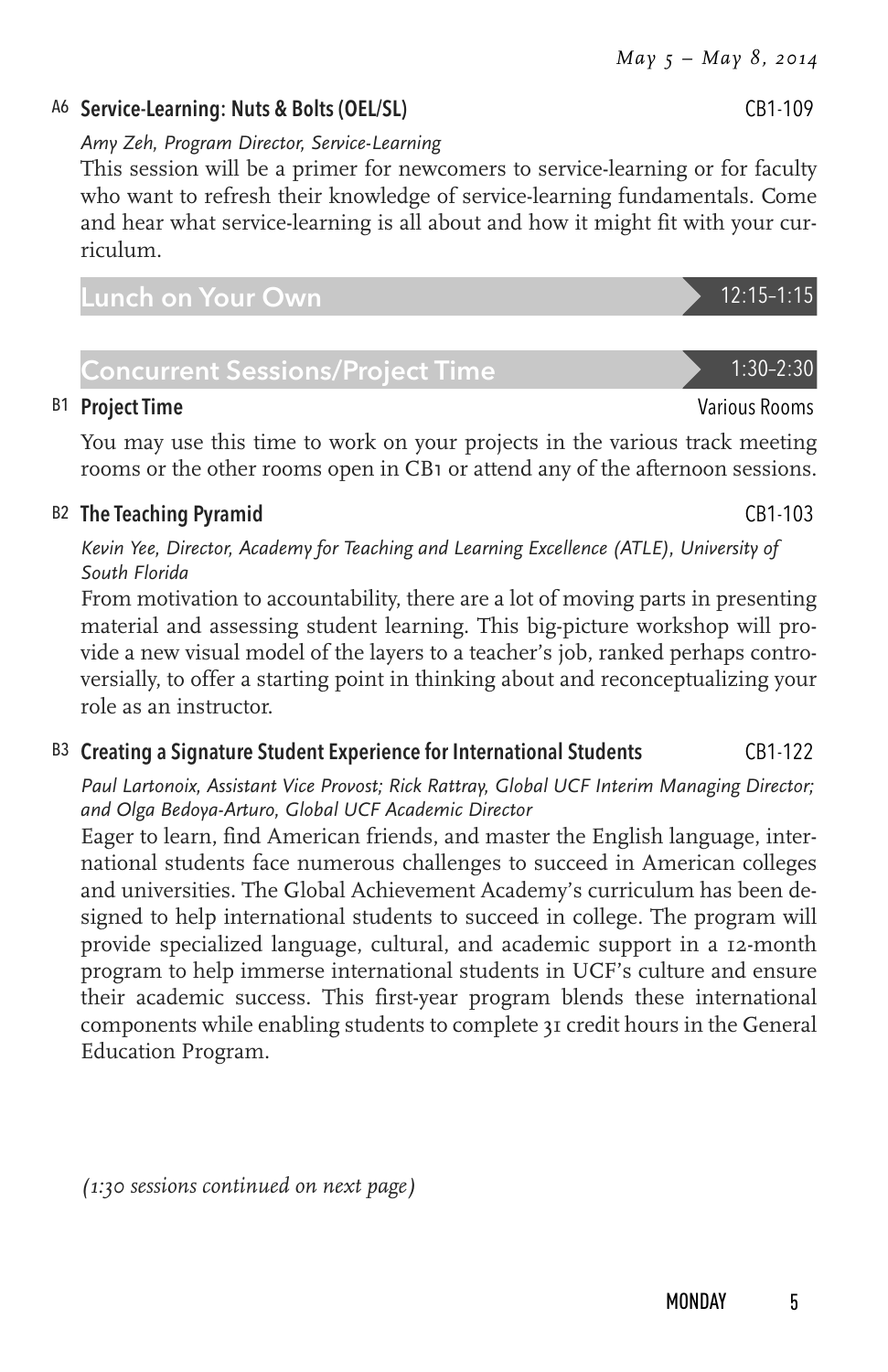#### B4 Researching Literate Life: Portraits of Students' Writing and Learning In and Out of School CB1-205

#### *Stacey Pigg and Kevin Roozen, College of Arts & Humanities*

This presentation will invite attendees to consider what teachers, administrators, and institutions stand to learn from creating fine-grained portraits of students' learning and writing both in and out of school. Two faculty members from the Department of Writing and Rhetoric will offer brief vignettes from their separate studies of the learning and literacies that UCF undergraduates practice across school and extracurricular locations. Based on their experiences, the presenters will contrast two qualitative approaches to researching student writing and learning in detail—one focused on fine-grained tracings of learning-in-action and another focused on long-term longitudinal development. Reflecting on these approaches to SoTL research, the presenters will share how involving students in inquiry into their own activities creates opportunities for co-authorship, reflection, and active engagement. Finally, the presenters will conclude with a brief bibliography of existing research on undergraduate writing and learning both in and out of school that can inform attendees' future teaching and SoTL research.

#### B5 Perspectives on the Role of Inclusion in Today's Diverse Workplaces (ODI) CB1-218

*Louis R. Preston, Jr., Diversity Officer, Director Interpreter Services for Florida Hospital; Mahjabeen F. Rafiuddin, Manager of Diversity and Inclusion for Walt Disney Parks and Resorts; and Gillian Saunders, Business Improvement Manager and Co-Chair of Siemens Energy Inclusion & Diversity Council*

Establishing and nurturing an inclusive climate matters in today's diverse workplaces. Panelists from various industries and organizations in the Central Florida area will discuss ways in which their businesses foster and maintain inclusive work environments. Further, the benefits derived from inclusion will be considered. Finally, thoughts will be shared on what university faculty and staff can do to help students develop an "inclusive attitude."

#### B6 Study Abroad: Start and End with Learning Outcomes and Assessment Strategies (OIS) CB1-120

#### *Tace Crouse, Academic Affairs*

This workshop will focus on developing appropriate and effective learning outcomes along with corresponding assessment strategies for courses taught as part of study abroad programs.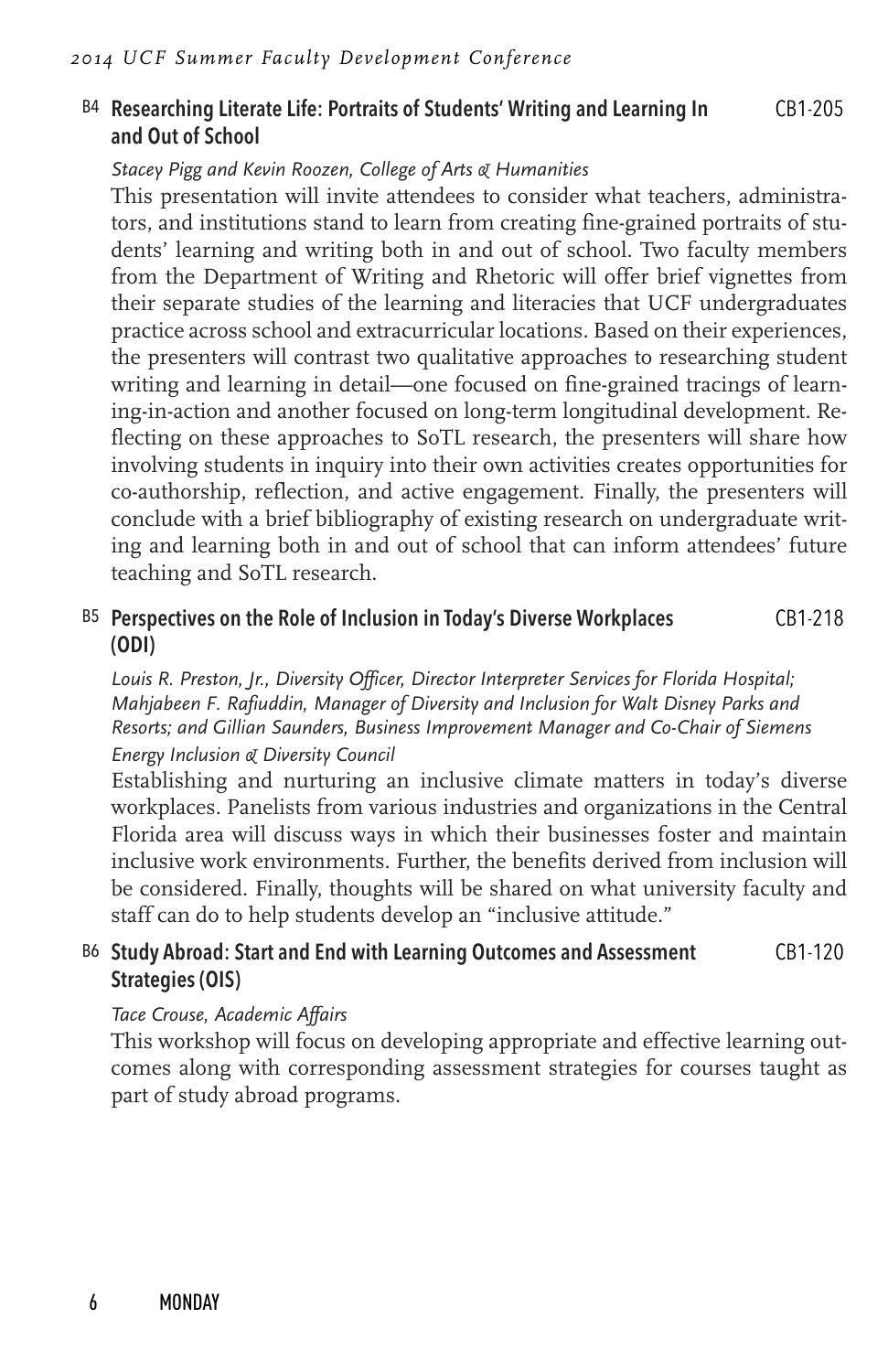#### B7 Career-Life Balance: Legal Aspects of Caregiving (CSWF) CB1-117

#### *Peggy Nuhn, Librarian, UCF Regional Campus*

There's more to caregiving than managing medications and treatment options. There is also the need to be proactive in managing parental financial resources. A local attorney board-certified in elder law, Carolyn Holman Sawyer (Sawyer & Sawyer, PA), will share information.

You may use this time to work on your projects in the various track meeting rooms or the other rooms open in CB1.

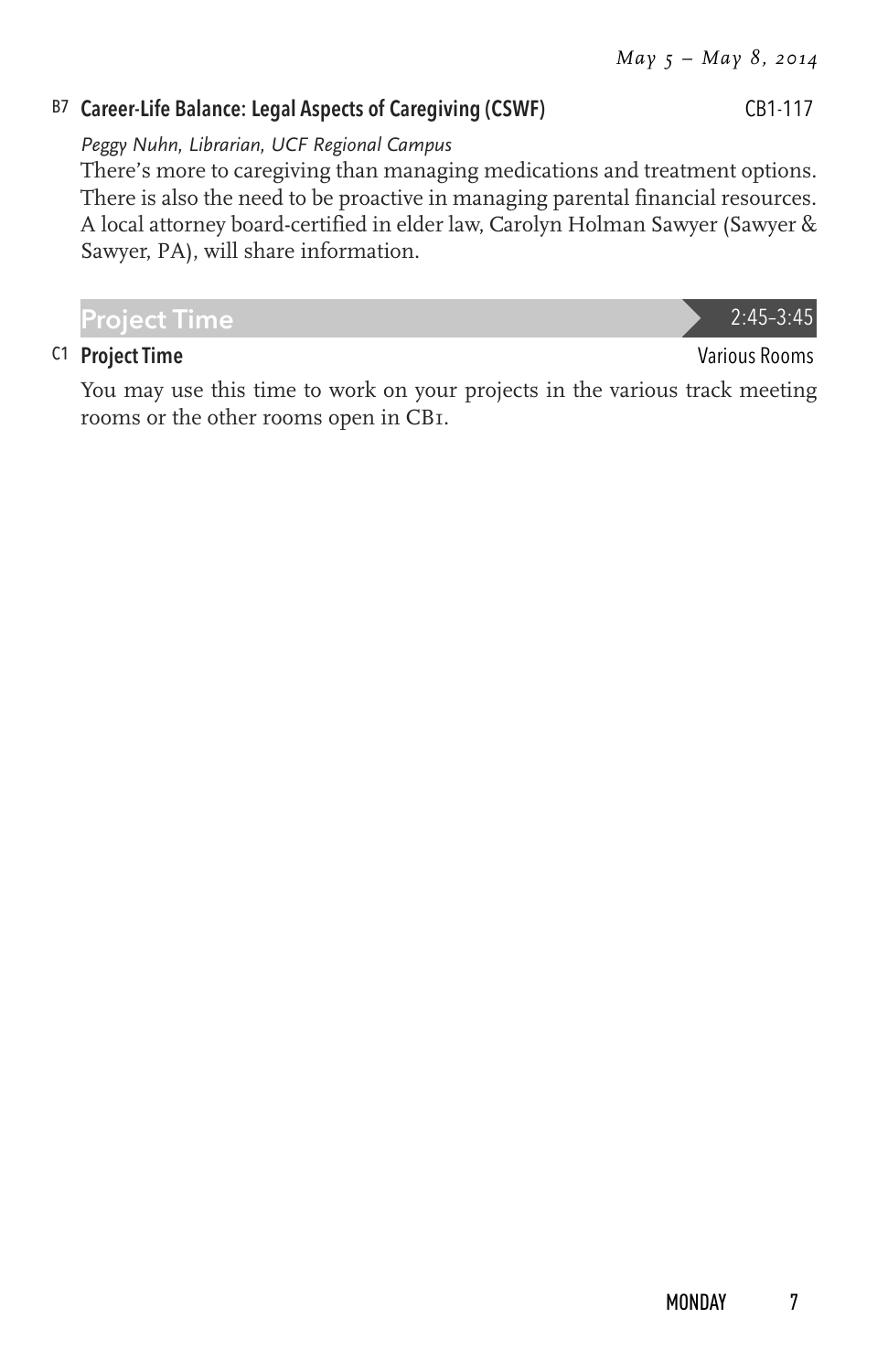# TUESDAY, MAY 6

#### Coffee and Conversation 8:00-8:30

#### Concurrent Sessions 8:30-9:30

#### D1 Writing Assignments to Enhance Student Learning CB1-220

#### *R. Mark Hall, University Writing Center*

What kinds of writing tasks enhance student learning? What design elements support student success? To address these important questions, this workshop will introduce faculty to research-based principles for designing effective writing assignments in any discipline. For discussion and hands-on work, participants should bring a draft of a writing assignment to develop or an assignment to revise. In addition to a variety of resources for designing effective writing assignments, this session will provide information about ways the University Writing Center can support student success in writing.

#### D<sub>2</sub> Creating a Research Roadmap (ORC) CB1-112

#### *Lesia Crumpton-Young, Center for Advancing Faculty Excellence, Office of Research & Commercialization*

The presenter will share her research on which professional development services have proved to be the most effective in helping faculty achieve their goals. She will also share her organizational tool that leads attendees through an exercise to identify their vision, goals, objectives, and outcomes for critical areas of research development.

#### D3 Curriculum Mapping: Academic Faculty and Subject Librarians Working Together CB1-103

#### *Barbara Tierney, UCF Libraries*

Academic faculty use curriculum mapping to plan, revise, and assess academic programs to devlop Academic Learning Compacts. Subject Librarians use curriculum mapping to identify the courses (within an academic program) that have research components to provide students with tiered research instruction (based on ACRL Information Literacy Competency Standards). This presentation will seek to encourage academic faculty to work with Subject Librarians to determine the best progression of research skills for an academic program, so that each successive year prepares students for increasingly sophisticated approaches to research and critical thinking. "Curriculum integrated research instruction" will eliminate redundancy and increase relevance for students as they build research expertise throughout their time at UCF.

CB1-207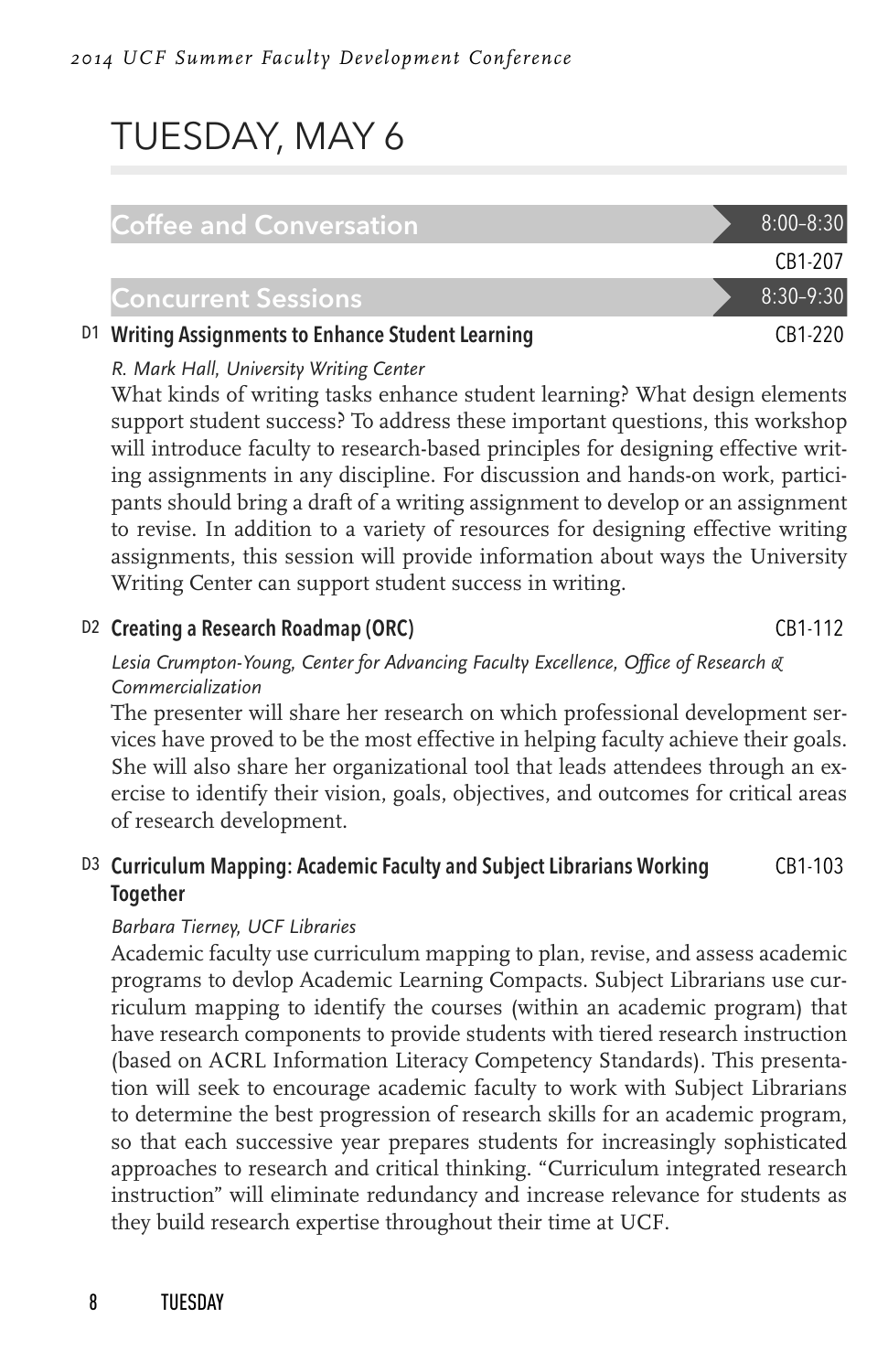#### D4 Assigning and Evaluating Multimedia Projects, Faculty Panel CB1-122

*Stephanie Vie, College of Arts & Humanities; Bernardo Ramirez, College of Health & Public Affairs; and Elena Flitsiyan, College of Sciences*

During the fall of 2013, several faculty members participated in a Course Innovation Project that focused on assigning and assessing student multimedia projects. Assigning multimedia projects encourages students to engage in more holistic learning, to develop media literacy and broad rhetorical skills, and to demonstrate their learning and creativity through application. Join these faculty members as they share their experiences and facilitate discussion on this topic.

#### D5 I'm *More* Than a Mean and a Standard Deviation! Suggestions for Faculty Alternatives to and Uses of SPI Results CB1-107

*Ida Cook, College of Sciences, and Chuck Dziuban and Patsy Moskal, Research Initiative for Teaching Effectiveness*

This session will address issues surrounding the use of SPIs as measures of faculty performance. It will move beyond the vagaries of using SPI means and standard deviations in annual and P&T evaluations to explore ways to empower faculty to take control of their assessments so they can be used constructively for individually driven techniques for faculty development and enhancement. Discussion will include a set of fictitious faculty member evaluations to demonstrate available alternatives.

#### D6 Motivating Students in a Flipped Classroom CB1-205

#### *Erin Saitta, Faculty Center for Teaching & Learning*

Independent learning between class meetings is an integral component of a successful flipped classroom. This session will explore ways to motivate students to invest in their own learning. Topics will include tips on structuring assignments, utilizing the classroom environment to increase productivity, and providing meaningful feedback.

#### D7 UCF's Newest Tradition: A Common Reading Program CB1-212

#### *Abby Nobili, Student Development & Enrollment Services*

The Common Reading Program is a new initiative for UCF's First Time in College (FTIC) students, beginning in the summer of 2014. The intent of establishing a Common Reading Program is to engage FTIC students in a dialogue around a relevant topic while creating a sense of community among incoming students. We are excited to be ushering in a new tradition for our incoming class this year.

#### *(8:30 sessions continued on next page)*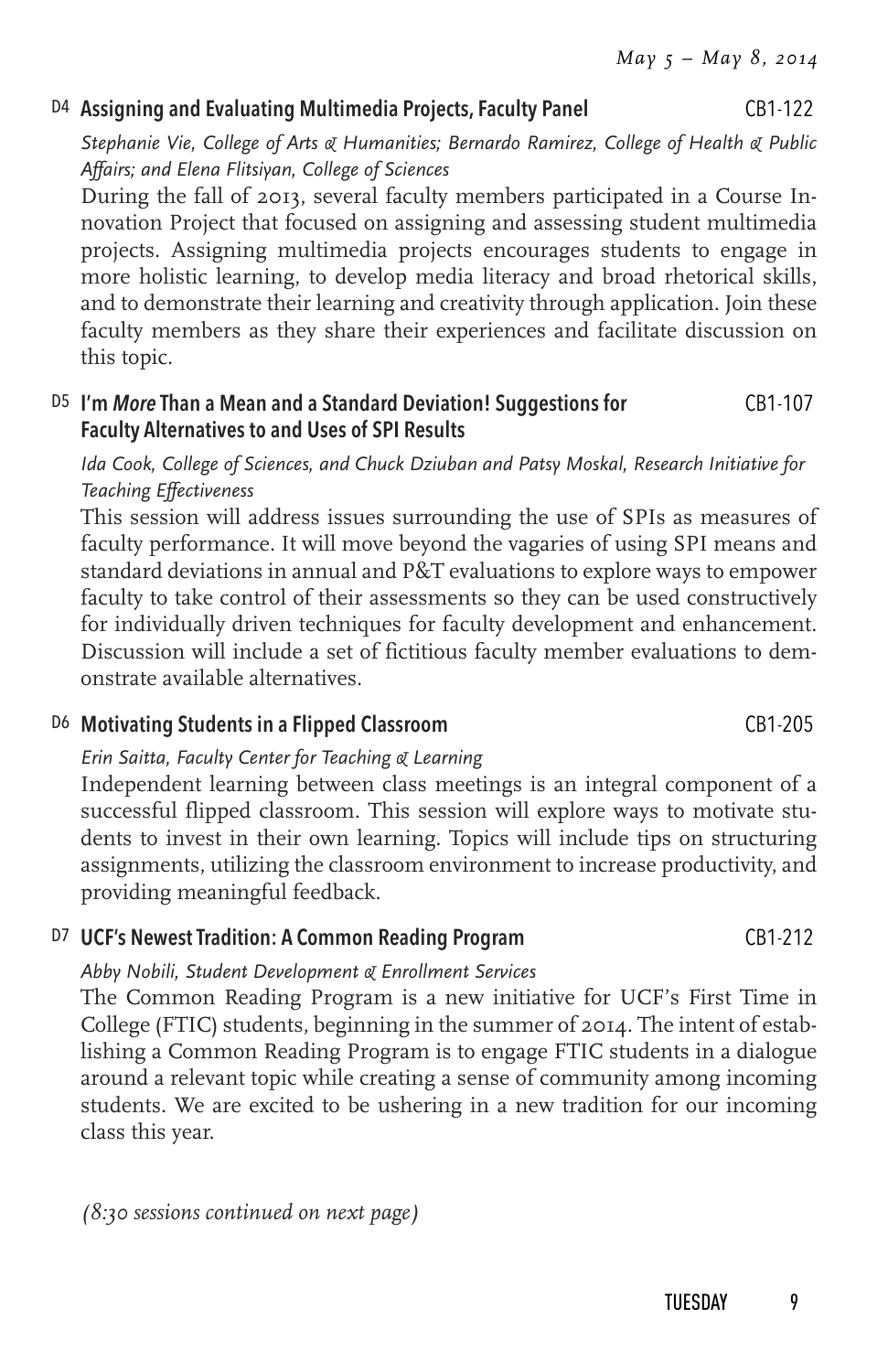#### D8 The Right Level of Discomfort (OIS) CB1-120

*Ali Korosy, College of Arts & Humanities* This session will examine out-of-the-comfort-zone techniques for maximizing students' critical-thinking.

#### D9 Changing It Up: Using Word Clouds Instead of Linear Text to Elicit Critical Thinking in Online Discussions (IF) CB1-113

*Aimee deNoyelles, Center for Distributed Learning, and Beatriz Reyes-Foster, College of Sciences*

By presenting linear text in a nonlinear fashion, word clouds challenge students to make connections among concepts, ideas, and key terms without preconceived notions about the original text. This research project builds on the work of others who have studied critical thinking in asynchronous discussions and have found that critical thinking was enhanced when students had to analyze word clouds in a discussion forum, versus a traditional question-andanswer format. We applied this pedagogical strategy to an anthropology course and rigorously measured critical thinking through content analysis of student discussion posts. In this presentation, preliminary findings will be shared that begin to fill in this knowledge gap and propose implications to advance the field of online pedagogy.

#### D10 Increase the Writing Practice of Your Students While Decreasing Your Grading Burden through Scaffolded Assignment Design (WAC) CB1-119

*Pavel Zemliansky, Lindee Owens, and Steffen Guenzel, Writing Across the Curriculum* The members of the UCF Writing Across the Curriculum Program will discuss ways to improve students' writing performance for increased professional, academic, and civic competency through the careful and deliberate design of writing assignments. We will demonstrate practical and theoretically sound methods to increase the amount and quality of your students' writing practice without increasing your grading burden. After the presentations, attendees will have ample time for discussion and questions.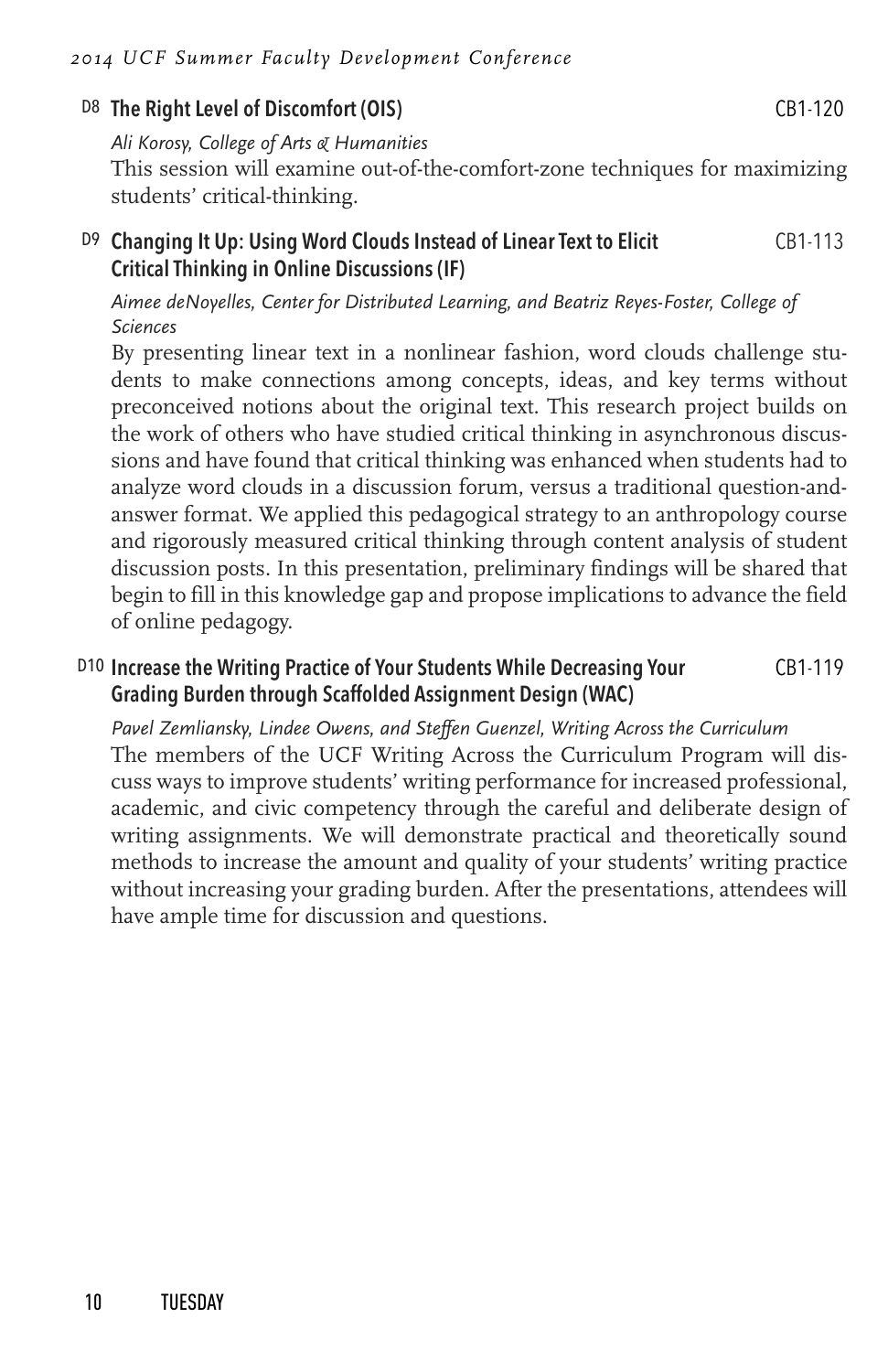## Plenary Panel Presentation 9:45-11:00

#### Preparing Students for Professional Success CB1-104

*Calvin Williams (Moderator), UCF Career Services; Chanda Jordan, Enterprise Rent-A-Car; Lindsay Leroy, SeaWorld; Vicki Miller, Darden Restaurants; Dorathy Nevitt, Orlando World Center Marriott; and Carla Toles, The Walt Disney Company*

Our conference title this year, "Educating Students for the World beyond the Classroom," calls on us to address the challenges our students face in bridging their academic experiences with life outside college learning environments and the challenges they will face when they enter their professions beyond graduation. Please join this panel of industry recruiters and human resources experts to hear about their experiences working with recent graduates.

## Concurrent Sessions 11:15-12:15

#### E1 Student Perception of UDL: A Pedagogical Step toward Inclusion CB1-122

*Brittany Murphy (Moderator), Faculty Center for Teaching & Learning; Jahfre Colbert, SGA Diversity Initiatives Specialist; Chelsea Hudlow, student registered with SDS; Pascale Nelson, student with a disability not registered with SDS, McNair Scholar*

As student enrollment diversifies, so, too, must our curricula, accessible technologies, and pedagogical methods. Studies reveal an increase in post-secondary enrollment of students with disabilities as well as international students. Implementing Universal Design for Learning (UDL) will benefit students with disabilities and second-language learners as well as others. UDL is designed to implement multiple methods of presentation, learning modalities, and modes of expression in the classroom. Students need curricula that match their backgrounds and lifestyles. UDL on campus will positively affect all students. This moderated panel of UCF students with diverse backgrounds will share its perceptions of UDL on campus, providing insight for faculty and creating a positive discourse around accessible and inclusive pedagogical methods.

#### E2 Successful Practices for Academic Advising CB1-220

*Patricia Angley, College of Arts & Humanities; Brandi Blessett, College of Health & Public Affairs; and John Schultz and Karen Cox, College of Sciences*

Effective academic advising plays a key role in student success at the university. Please join this panel of experienced academic advisors in a discussion about key issues and best practices for advising students. Bring questions or stories to share with your colleagues as we search for better ways to communicate important information to our students and help them synthesize their educational experiences and goals.

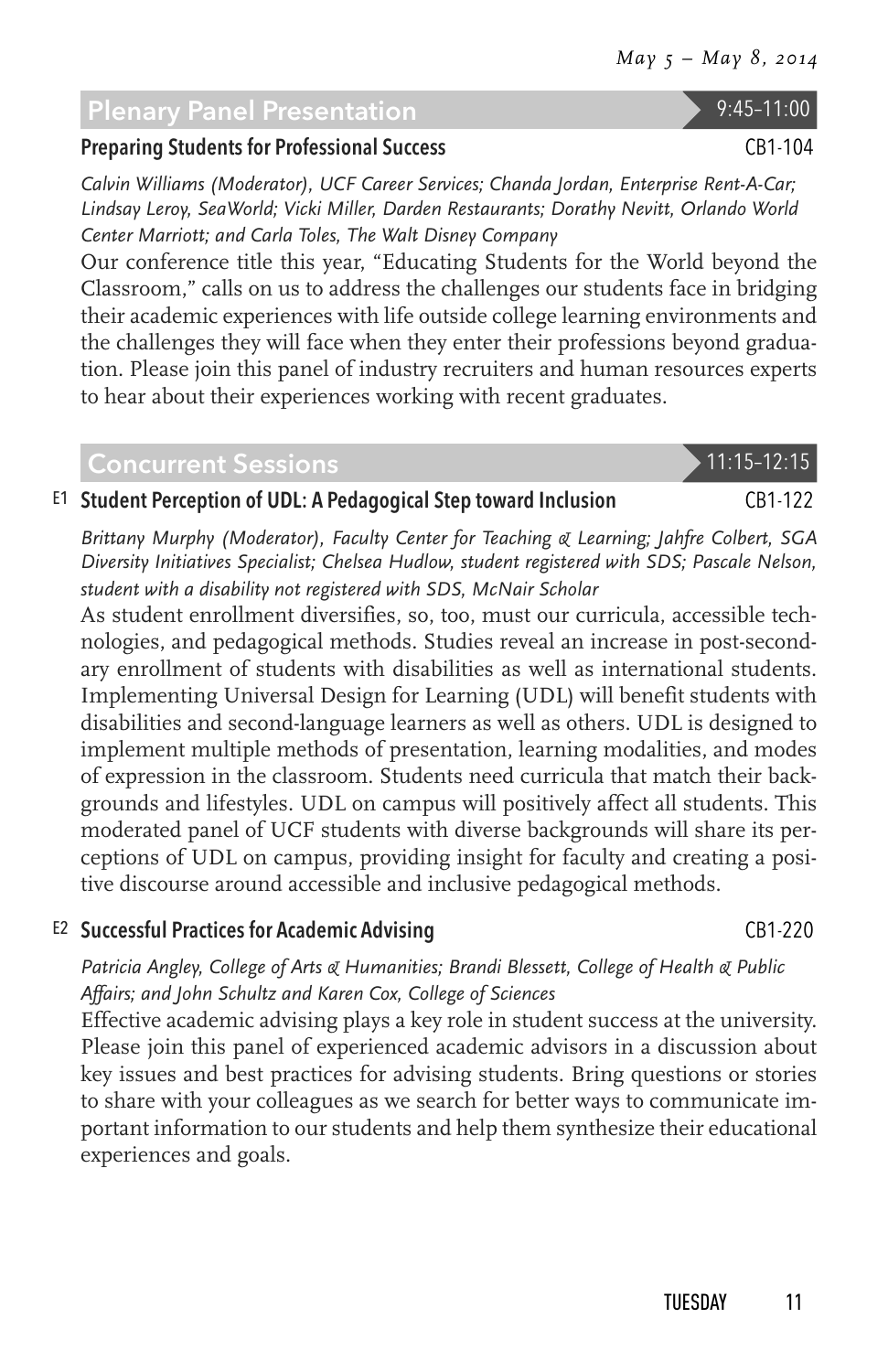#### E3 Navigating the "Student of Concern" Process and Working with Students in Distress

#### *Dana Juntunen, Director, Student Rights & Responsibilities, and Angela Newland, Case Manager, Student Rights & Responsibilities*

Every year, students will face a variety of issues that interfere with their ability to succeed academically. The Office of Student Rights and Responsibilities provides students with referrals and connections to campus and community resources for situations including behavioral problems, academic concerns, interpersonal issues, and a variety of signs of distress. The presentation will cover the steps for assisting a student in distress, when and how the Office of Student Rights and Responsibilities Case Managers can assist, and what occurs if additional university resources are needed to support faculty and students. This presentation will also include examples of current situations and how they were resolved, as well as an opportunity for questions about working with students of concern.

#### E4 Faculty Solutions to Aid Student Success (SDES) CB1-107

*Ida Cook (Moderator), College of Sciences; William (Bill) Self, College of Medicine; Cynthia Bayer, College of Sciences; Martha Marinara, College of Arts & Humanities; and Krisann Draves and Leslee Damato-Kubiet, College of Nursing*

This special panel discussion will feature faculty from multiple colleges to share their experiences and suggestions about problems and solutions to student retention and success. Join us and share alternatives and solutions to challenges and obstacles faced by faculty in guiding students toward graduation.

#### E5 Community Service Alliance: A Model of International Service-Learning in the Dominican Republic (OIS) CB1-120

#### *Rigil Ballester, Director, and Elizabeth Conklin, Management Advisor, Cofounders of Community Service Alliance*

International service-learning is a rapidly expanding aspect of study abroad. These experiences help students apply theory to life outside the classroom. This structured civic engagement reinforces the knowledge and skills, and informs the attitude, to succeed in their chosen fields and as engaged citizens. Join this presentation by the Co-Founders of Community Service Alliance to learn how they transformed a dream into an organization that after ten years continues to develop meaningful, sustainable community-based projects in several communities across the island. They will share best practices and tips on developing international service-learning projects as well as how to best prepare the students for the experience. CSA has sustained some of its success through the partnerships it has developed with the University of Michigan and Virginia Tech. CSA also receives funding from USAID, CIEE and the U.S. Department of State.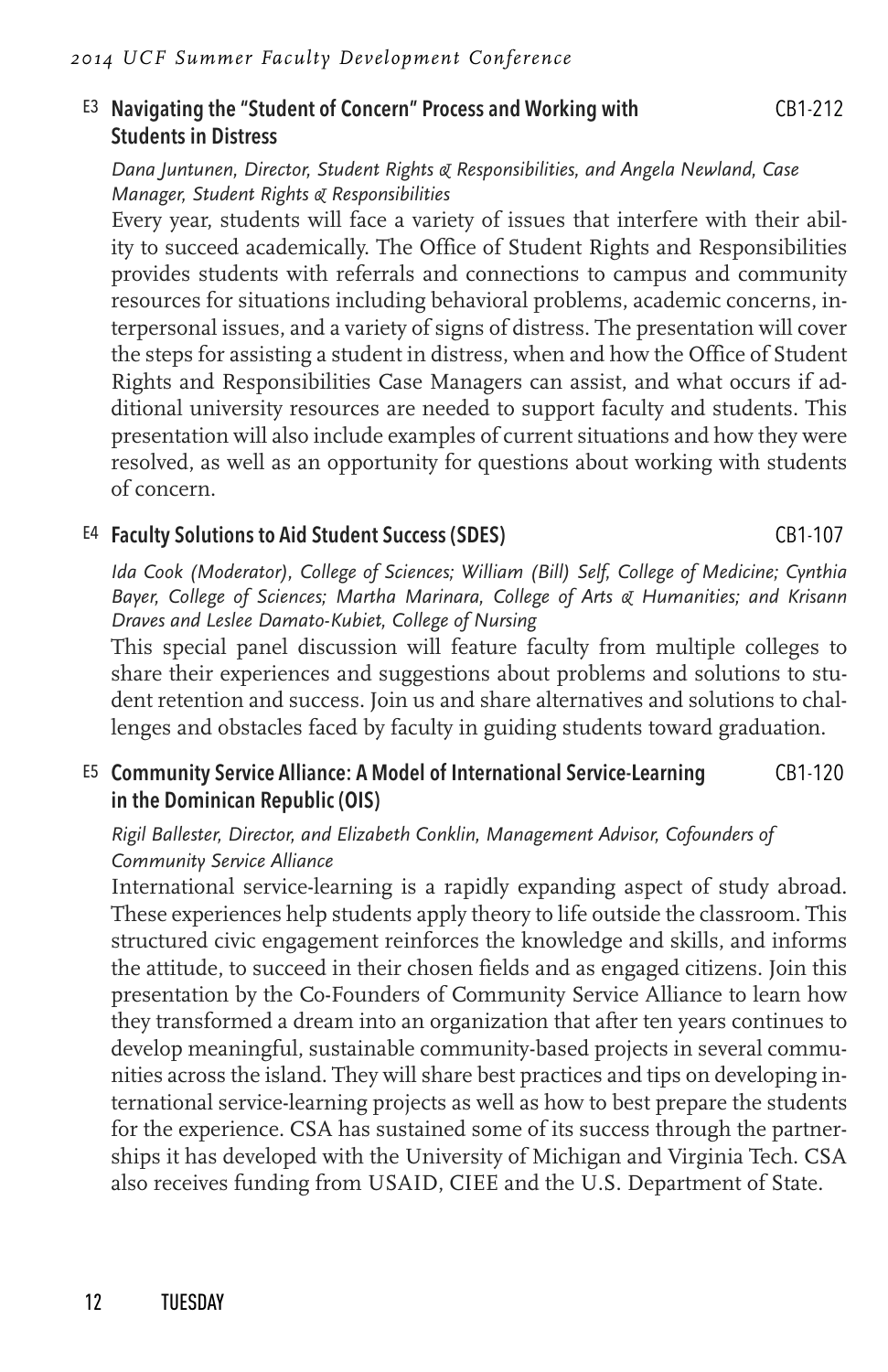#### E6 Career-Life Balance: Changing the Culture of Aging for Our Elders and Ourselves (CSWF) CB1-117

#### *Denise Gammonley, College of Health & Public Affairs*

This workshop will include an experiential exercise for participants to reflect on their future aging self as well as practical tips for advocating on behalf of elders in need of long-term care or home and community-based care.

#### E7 Developing a Research Collection for the Twenty-First-Century Library: The Importance of Faculty/Librarian Collaboration CB1-103

#### *Michael Arthur, UCF Libraries, and Anna Jones, College of Arts & Humanities*

This presentation will explore ways in which librarians and faculty can collaborate to enhance teaching and research at UCF. The presenters, representing the faculty and librarian perspectives, will focus on how consistent and timely collaboration with the library can result in more effective expenditure of limited funds and provide faculty opportunities to take an active role in building vibrant research collections for the digital age. The presentation will promote active discussions on best practices for developing research collections that emphasize transmedial and multimodal teaching methods and learning styles.

#### E8 Online Service-Learning Courses (OEL/SL) CB1-109

#### *Leandra Preston-Sidler, College of Arts & Humanities*

This session will provide practical tools and invite discussion about servicelearning in online classes, including strategies, ideas, and specific examples. Many professors avoid service-learning in online classes, but the right approach(es) can greatly enhance Web classes.

#### E9 What's .gif Got to Do with It: Creating Engaging Modules in Canvas (IF) CB1-113

#### *Meredith Tweed, College of Arts & Humanities*

This session will provide practical tips for building engaging Canvas modules in online courses and will invite participants to share their own strategies for creating media-rich content. Faculty often want to include visuals, graphs or charts, audio or visual content, and social media to enhance student engagement but don't know where to start. Come ask questions, share tips, and learn how to create Canvas modules that promote students' digital literacy.

*(11:15 sessions continued on next page)*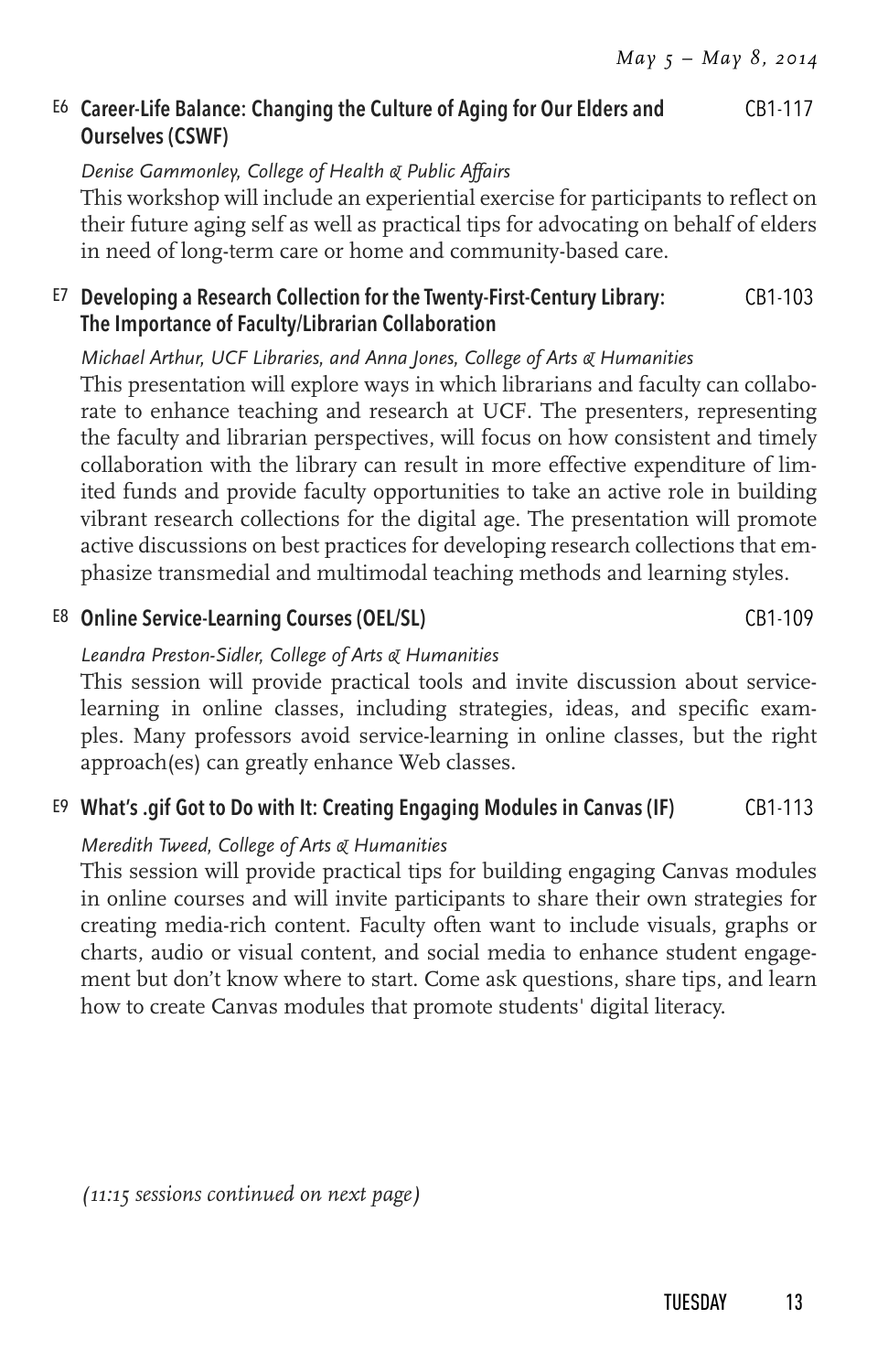#### *2014 UCF Summer Faculty Development Conference*

#### E10 Developing Hypotheses, Aims, and Objectives (ORC) CB1-112

*Avelino Gonzalez, College of Engineering & Computer Science* This presentation will focus on an important aspect of research plans—developing solid hypotheses or research questions. Dr. Gonzalez will talk about the

nature of hypotheses, share examples of hypotheses, and discuss how hypotheses are linked to proposal objectives, tasks, and data collection.

#### E11 Half-Baked: How Student Involvement and Cocurricular Experiences Provide a Vital Competencies Link between the Classroom and Future Employment (SDES) CB1-308

#### *Michael Preston, Director, Office of Student Involvement*

Higher education has been taken to task by employers who feel students lack the skills and competencies needed for career success. In the Office of Student Involvement, we have developed a competencies-based involvement program that strives to bridge students' classroom work and their career applications. This session will present a case for competencies-based involvement utilizing assessment data collected over three years.

## Catered Lunch Presentation: Faculty Use of Academic Video

#### *Eileen Lawrence, Alexander Street Press*

UCF has acquired a significant amount of streaming video content for research and teaching. Are you using it to your best advantage? Eileen Lawrence, the Vice President of Sales and a cofounder of Alexander Street Press, publisher of much of the university's streaming video content, invites attendees to join her for a lunch session. She'll talk about global trends in the use of academic video and how instructors are integrating video into their programs to engage students in new ways. You'll get a demo of the specific UCF collections and learn how to use the resources in connection with specific programs. You'll learn how to make custom clips and playlists, include them in your Canvas course tools, and share them with groups you create (colleagues, students).

ASP has generously sponsored a catered lunch. Drop-ins are welcome.

#### Concurrent Sessions/Project Time 1:30-2:30

#### F1 Project Time Various Rooms

You may use this time to work on your projects in the various track meeting rooms or the other rooms open in CB1 or attend any of the afternoon sessions.

12:15–1:15 CB1-104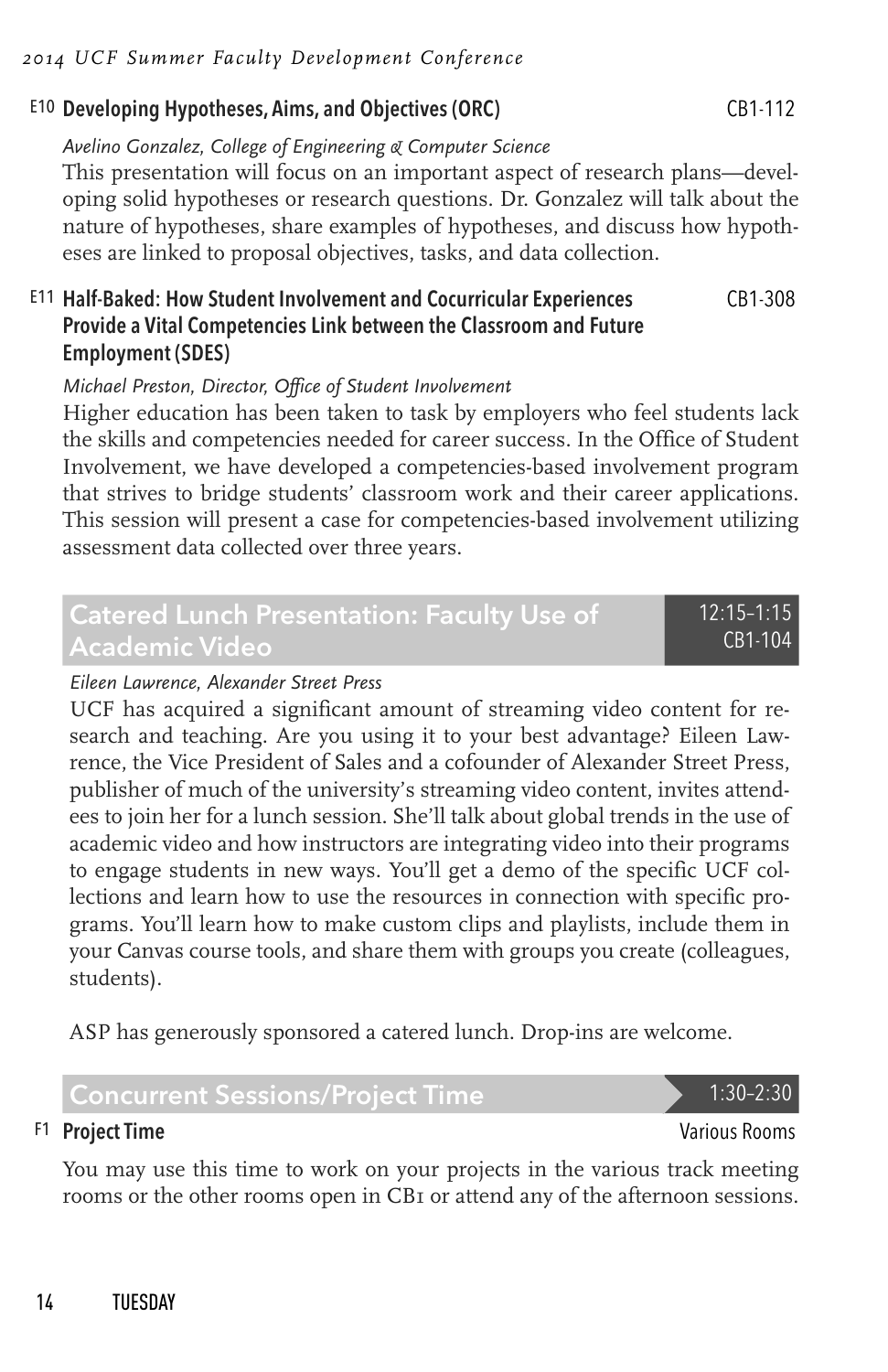# F<sub>2</sub> Developing Evaluation and Assessment Plans (ORC) CB1-112

*Bonnie Swan, College of Education & Human Performance*

Dr. Swan will share insight and tips about evaluation design for different stages: from choosing the right approach, designing methods and agreements, gathering data, and reporting to help demonstrate a project's worth and make a positive difference. She will also share how to frame your ideas by choosing the right approach from many that are available. Ample time will be provided for Q&A and discussion.

#### F3 Study-Abroad Program Leader Basics (OIS) CB1-120

*Dede Wilson Mosley, Aldan McClellan, and Katie DeGuzman, International Studies* This session provides an overview of the practical side of developing educational programs abroad at UCF with a focus on laws (federal & state) that affect programs, institutional and office policies and procedures, trends, and best practices.

#### F4 The Fraternity and Sorority Life Way Forward: Developing a Values-Based Community Leadership Engagement Program (SDES) CB1-308

*Greg Mason, Clay Coleman, Cristina Luna, and Olivia Escalona, UCF Fraternity & Sorority Life*

Fraternity and sorority communities often provide universities with student life, leadership, and alumni support. But what should a university do if the fraternity and sorority community has shifted away from its values? Learn what led to UCF's bold move to halt all fraternity and sorority activities in order to redirect and start a culture change within our campus's fraternal community. Participants will discuss how they can assist in supporting the components of the Way Forward, the values-based community leadership engagement program that is assisting the future of the UCF fraternity and sorority community.

#### F5 Career-Life Balance: Academia in Times of Economic Crisis: Demographic Trends in Recent Ph.D. Graduates and Dual-Career, Long-Distance Couples (CSWF) CB1-117

#### *Anca Turcu, College of Sciences*

The presentation examines the impact of the 2008 economic crisis on recently graduated Ph.D.s, focusing on dual-career, long-distance couples. Young Ph.D.s' personal and professional challenges will be explored in the context of tough economic times and dramatic institutional changes in American academia. A short discussion of possible solutions, including life-career balance initiatives and programs, will conclude the presentation.

*(1:30 sessions continued on next page)*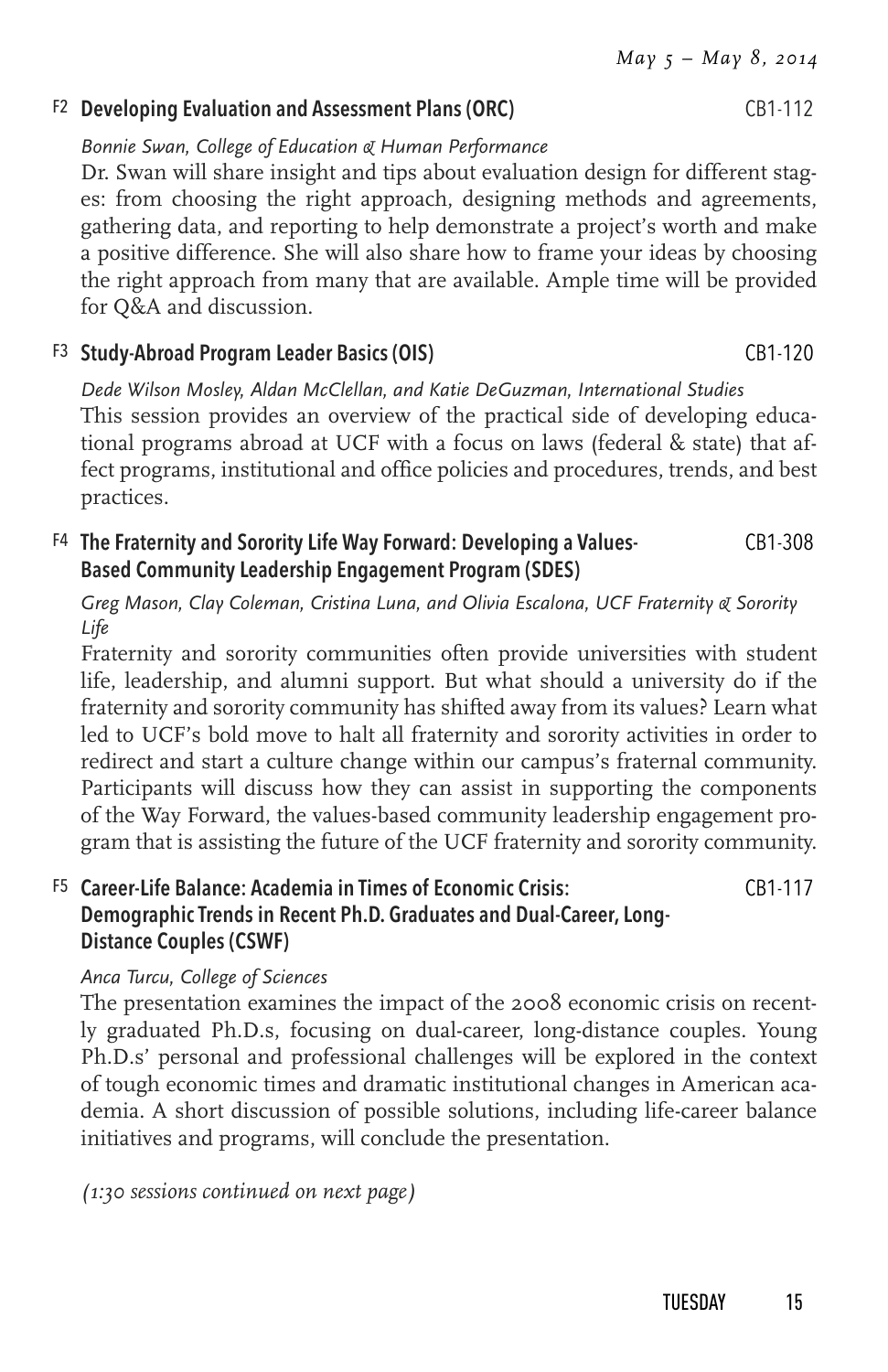#### F6 Searching for Benghazi, Libya: Ideological Construction in Google Search Events (IF)

#### *Jake Stewart, College of Arts & Humanities*

This presentation will build on Richard Selfe and Cynthia Selfe's 1994 "The Politics of the Interface: Power and Its Exercise in Imperial Contact Zones" by interrogating arrangement of Google search results to understand how they help sustain systems of power online. I will show how networked connection during several Google events for "Benghazi, Libya" leads to the creation and sustainment of a colonial ideology. In so doing, I will offer a methodology that examines patterns of arrangement in order to understand how search results help create ideological lenses in digital environments.

| <b>Concurrent Sessions/Project Time</b> | 2:45-3:45 |
|-----------------------------------------|-----------|
|-----------------------------------------|-----------|

#### G1 Project Time Various Rooms

You may use this time to work on your projects in the various track meeting rooms or the other rooms open in CB1, or attend session G2.

G2 No Game of Chance: Identification, Assessment, and Selection of Providers to Match the Goals of the University's Educational Programs Abroad (SDES) CB1-308

#### *Katie DeGuzman, Office of International Studies*

The barrage of offers of logistical support from study-abroad providers, travel agencies, tour guide companies, and international organizations can be dizzying. Not all providers are equal and not all programs require the same level or type of support. This session will focus on how the use of professional best practices and qualitative data informs the assessment process of all international education providers.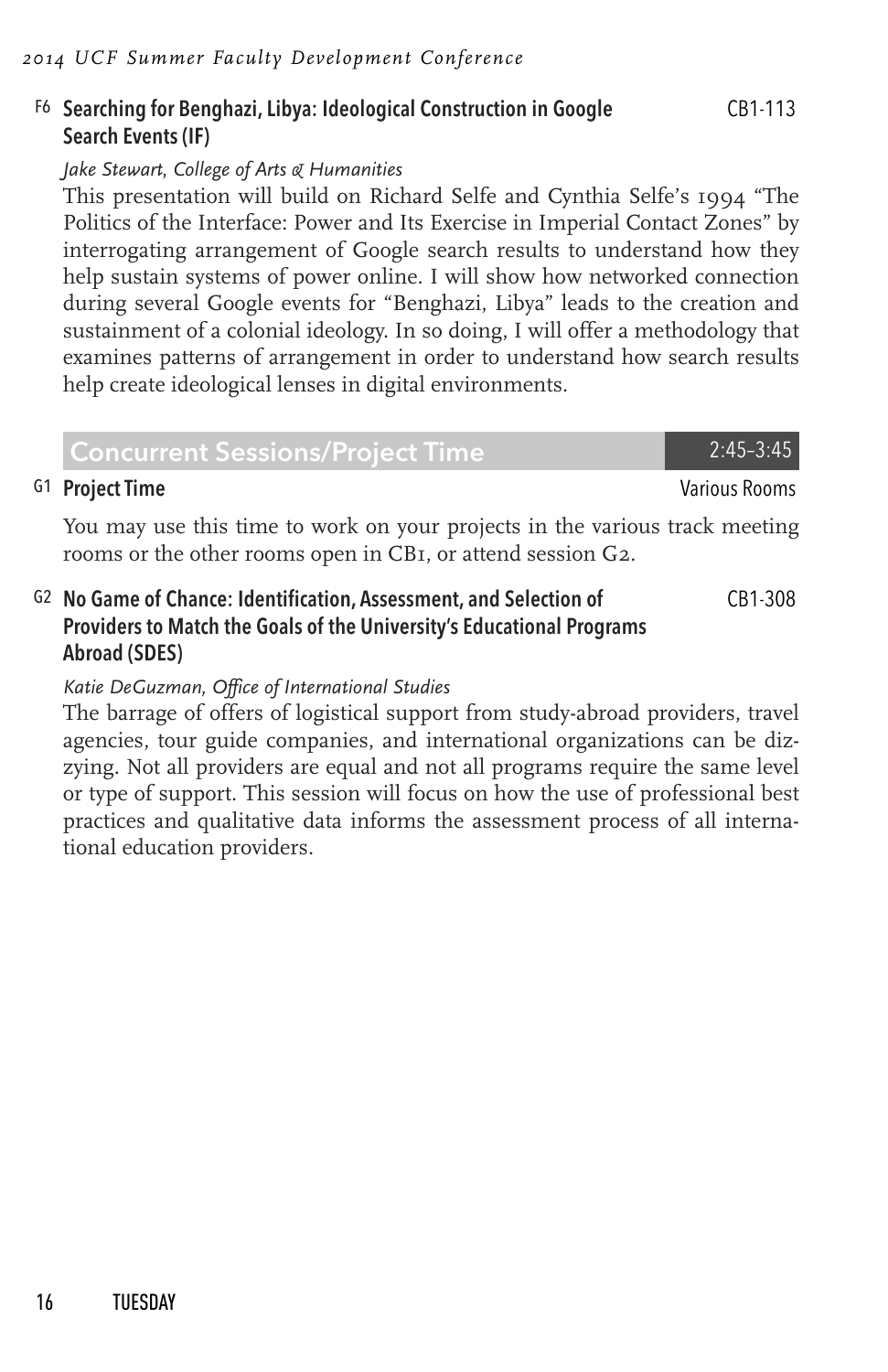# WEDNESDAY, MAY 7

| Coffee and Conversation    |  | $8:00 - 8:30$ |
|----------------------------|--|---------------|
|                            |  | CB1-207       |
| l Concurrent Sessions      |  | $8:30-9:30$   |
| <b>Note for CSWF Track</b> |  | CNH-128       |

COACh Leadership/Communication Training is scheduled from 8:00 a.m.– 12:00 p.m. in the Graduate Student Center, Colbourn Hall, Presentation Room 128.

#### H1 Universal Design for Learning, Faculty Panel CB1-122

*Cynthia Bayer, Jackie Chini, and Alisha Janowsky, College of Sciences, and Linda Gibson-Young, College of Nursing*

During the spring of 2014, several faculty members participated in a Course Innovation Project on accessibility and inclusive design, co-hosted by the Faculty Center, Student Disability Services, and the Center for Distributed Learning. Join this panel of colleagues as they share their experiences and answer your questions about universal course design and why it is important.

#### H<sub>2</sub> Making the Most of Face-to-Face Time CB1-205

*Erin Saitta, Faculty Center for Teaching & Learning, and Dan Murphree, College of Arts & Humanities*

In this workshop, we will discuss innovative teaching practices that encourage students to engage during their face-to-face time. Whether you are looking for ideas for your flipped classroom, thinking about adding in-class writing, or want to liven up your lectures, we invite you to join us. Time will be set aside to apply strategies to your specific course, so bring your ideas or just come to learn something new.

#### H3 Integrating Research and Education, Addressing NSF Merit Criteria (ORC) CB1-112

#### *Debbie Reinhart, Office of Research & Commercialization*

A critical aspect of preparing an NSF proposal is addressing NSF merit criteria, intellectual merit, and broader impacts. In addition, for those writing a CAREER proposal, approaches to integrating research and outreach/education successfully will be discussed. Specific examples will be shared regarding UCF resources available to support broader impacts.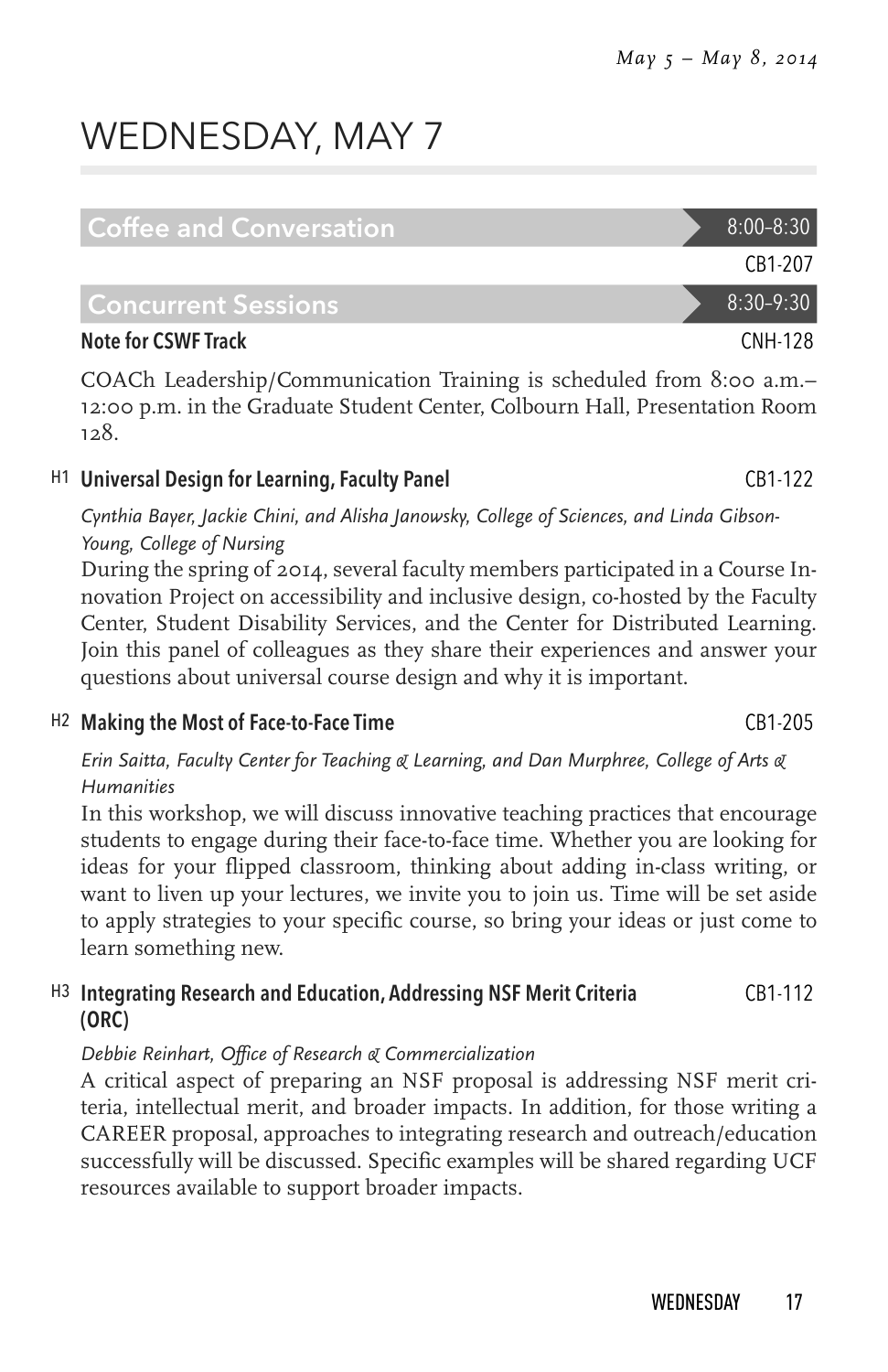#### *2014 UCF Summer Faculty Development Conference*

#### H4 Incorporating Iterative Learning CB1-212

#### *Anna Turner, Faculty Center for Teaching & Learning*

This session will provide an overview of the iterative teaching and learning methodology. Learn how to scaffold assignments and assessments that allow your students to improve throughout the semester. We'll discuss alignment with learning objectives, design, grading, and assignment management.

#### H5 Understanding the Motivation behind Cheating and Plagiarism CB1-103

#### *Jennifer Wright, Director, Office of Integrity & Ethical Development*

Gain insight into the motivations and rationalizations of why UCF college students engage in academic misconduct. The Office of Integrity and Ethical Development has been working specifically with UCF students who have been found in-violation of academic misconduct. We have been able to determine, from coaching sessions and seminars, reasons why college students will move their moral compass to cheat on a test or plagiarize a paper. Join us in a discussion on how we as educators can support students in pursuing their academic goals without compromising the integrity of the learning process.

#### H6 Just in Time to Adopt an App (Mobile Learning) (IF) CB1-113

#### *Luke Bennett and Sue Bauer, Center for Distributed Learning*

Instructors need fast and accurate support to analyze and implement an appropriate mobile application into their curriculum. Even when you find a great app, there are many factors to consider, such as cost, device selection, availability, security, sustainability, and accessibility. Thoughtful planning and implementation is also very important to the adoption and sustainability of these apps for use in a typical classroom. Join us to see how UCF's Instructional Design Team has created a "just-in-time" web checklist to support faculty interested in adopting an app into their curriculum delivery or teaching administrative practices.

#### H7 Service-Learning and Rubrics (OEL/SL) CB1-109

#### *Meredith Tweed, College of Arts & Humanities*

Service-learning practitioners often struggle with how to weave service into the final grade. What should be graded? How do we evaluate service? What does an effective service project look like? This session focuses on assessments and rubrics to use for evaluating service-learning projects.

#### H8 Making the Most of the Site Visit (OIS) CB1-120

#### *Edwanna Andrews, LEAD Scholars, and Dede Wilson Mosley, International Studies* The site visit is an often undervalued aspect of international program development. This session will examine the role of site visits in the ever-changing world of study abroad, as well as provide tips for making the most of the visit.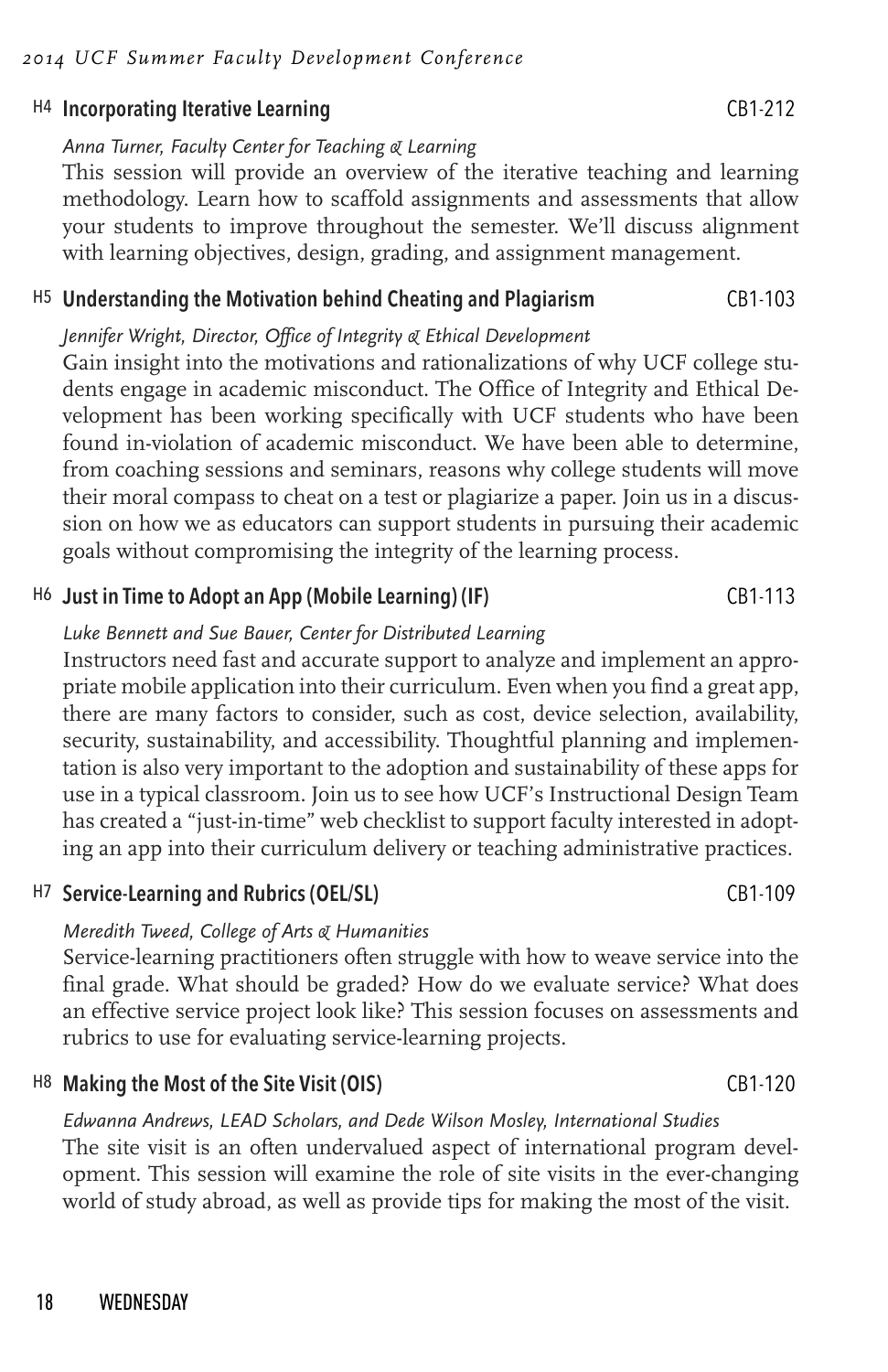#### Concurrent Sessions 9:45-11:00 I1 Publishing Your SoTL Research CB1-122

*Elizabeth Grauerholz, College of Sciences* 

This session will offer criteria and suggestions for successfully getting your SoTL research into a peer-reviewed publication.

#### <sup>12</sup> Study Abroad: Putting It All Together (OIS) CB1-120

*Katie DeGuzman, Aldan McClellan, and Dede Wilson Mosley, International Studies* Study Abroad program development has many moving parts. This session follows the logistical process and timeline from concept to budget to lift-off.

#### I3 Fulbright Programs for UCF Faculty CB1-212

*Karen Biraimah, Director of International & Special Programs, College of Education & Human Performance*

The Fulbright Program is one of the most prestigious award programs in the world. The overarching goal has been to increase understanding between the USA and other countries through the exchange of people, knowledge and skills by providing scholarships to study, conduct research, or display talents abroad. Join this session to find out more about how to successfully navigate the Fulbright Award System.

#### <sup>14</sup> Developing a Data Management Plan (ORC) CB1-112

#### *Lee Dotson, UCF Libraries*

This discussion will focus on the benefits of funder-required data management planning. This session will include an overview of the basics of data management plans as well as resources to help in the creation of an effective plan.

#### I5 Information Security Awareness CB1-220

#### *Chris Vakhordjian, Computer Services & Telecommunications*

The university's proprietary information is at risk every day, and it's not just information in jeopardy. Data breaches cost money, reputation, and potentially clients. Unfortunately, many breaches result from a lack of employee awareness of the security risks inherent in their actions. Information security demands that every employee practices proactive, security-conscious behavior. The goal of this session is to bring an understanding of the latest information security issues, concerns, and practices to minimize the university's IT risk.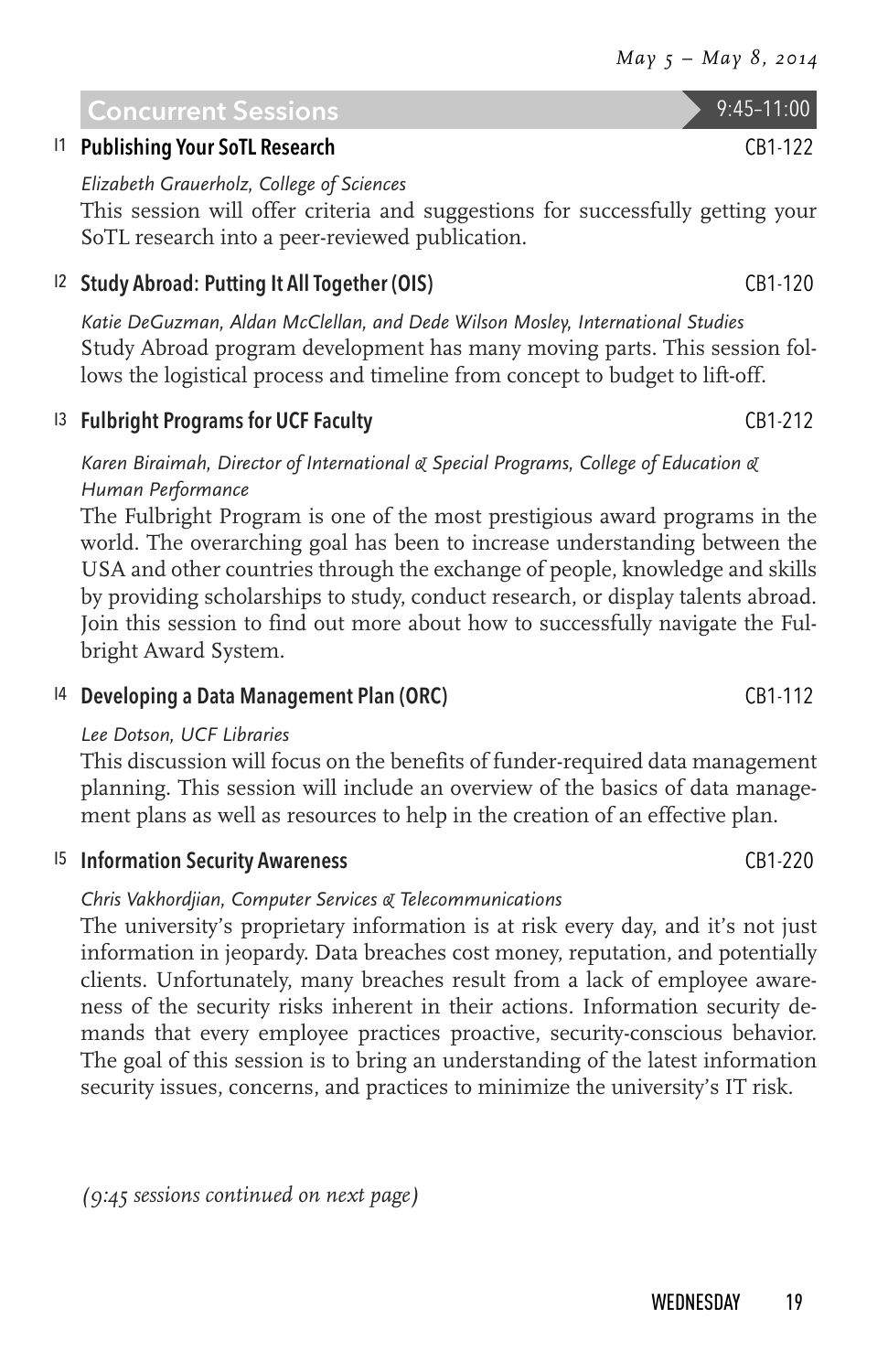#### I6 Accreditation and Academic Internships (OEL/SL) CB1-109

*Ulla Isaac, Interim Director, Office of Experiential Learning* This session will provide news concerning the proposed accreditation process for academic internships.

#### I7 Open Collaborative Professional Development at UCF: Meet the Mobile/ eTextbook Focus Group CB1-103

*Aimee deNoyelles and Ryan Seilhamer, Center for Distributed Learning; Steven Hornik, College of Business Administration; Linda Gibson-Young, College of Nursing; Anna Turner, Faculty Center for Teaching & Learning; and Renee Montgomery, UCF Libraries* Mobile and eTextbook technologies are being used by students both in and out of the classroom, and many graduates will be expected to skillfully use them in professional environments. It is important that faculty members integrate these technologies in instruction to support the development of these vital skills. The Mobile/eTextbook Focus Group, consisting of faculty, instructional designers, librarians, and other support staff, was formed to address this need. The objective of this session is to have a panel of focus group members (a) showcase faculty work and other group artifacts; (b) share teaching resources that are open to all faculty such as the UCF Mobile Initiative blog and the Teaching Online Pedagogical Repository; (c) identify the challenges and considerations inherent in the collaborative and multidisciplinary nature of the group; and (d) promote group membership.

#### I8 How to Teach "How to Write a Research Paper": Teaching Research Skills Rhetorically (WAC) CB1-119

*Pavel Zemliansky, Lindee Owens, and Steffen Guenzel, College of Arts & Humanities* The members of the UCF Writing Across the Curriculum Program will discuss how to help students understand that research is "in conversation" in your discipline, how to teach students to ask research questions specific to your discipline, and how to help students use sources purposefully in their writing.

#### I9 Linking to the Outside World with Canvas CB1-205

#### *Sue Bauer and Wendy Howard, Center for Distributed Learning*

How do I bring the real world to my students? Stop by and see how the instructional design team at the Center for Distributed Learning optimizes Canvas tools and external apps (LTIs) to bring field experiences to students. Multiple teaching strategies and specific technologies will be highlighted through case studies from UCF.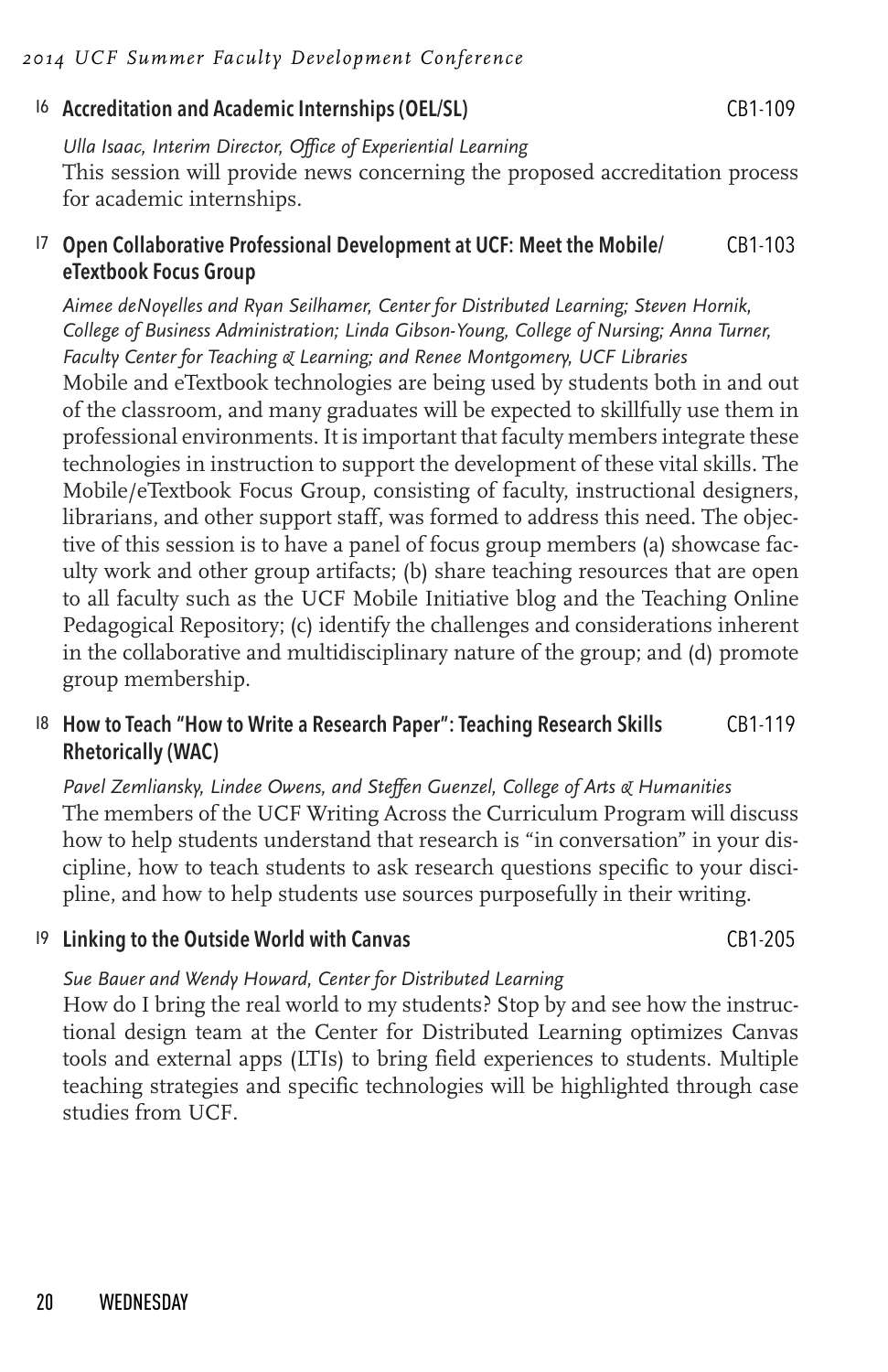#### Concurrent Sessions 11:15-12:15

#### J1 Two SoTL Journal Editors' Perspective on Researching and Publishing in the field of Scholarship of Teaching and Learning

*Kerstin Hamann and Bruce Wilson, College of Sciences*

This session will be conducted by two editors of the *Journal of Political Science Education*, a peer-reviewed SoTL journal based at UCF. They will discuss their own SoTL research projects and research process and provide an editor's perspective on creating, conducting and publishing SoTL research in peer-reviewed journals.

#### J<sub>2</sub> Research Funding Resources for UCF Faculty (OIS) CB1-120

*Marisol Ortega-Perez, April Torre, and Madhavi Chokshi, Research & Commercialization* Support is available on campus to assist faculty with proposal development, team-building, and locating funding opportunities. This session will provide a closer look at strategies and suggestions for matching external research funding to your research idea.

## J3 Service-Learning in the Sciences (OEL/SL) CB1-109

*Elena Flitsiyan, Erin Saitta, and Linda Walters, College of Sciences* Historically, service-learning has been associated predominantly with the humanities, education, and public health. This session will focus on current and ongoing service-learning course offerings within the sciences.

## J4 Diversity in the Curriculum CB1-205

## *Carolyn Walker Hopp, College of Education; Gino Perrotte, College of Sciences; Brandi Blessett, Reid Oetjen, and Bernardo Ramirez, College of Health & Public Affairs*

Curriculum mapping helps faculty align vision, mission, curriculum goals, and competency standards in order to provide students with a road map for learning. By integrating diversity standards into our curriculum maps, we enhance students' capacity to engage with others in the larger global society. University programs have an obligation to ensure that every student has the skills and knowledge necessary to be a productive and contributing citizen. In this session, faculty will work together in a collaborative group setting to align program content with mission, vision, and outcomes, and design opportunities for students to demonstrate understanding and knowledge of the multiple perspectives of diversity through the lens of core program courses.

*(11:15 sessions continued on next page)*

CB1-122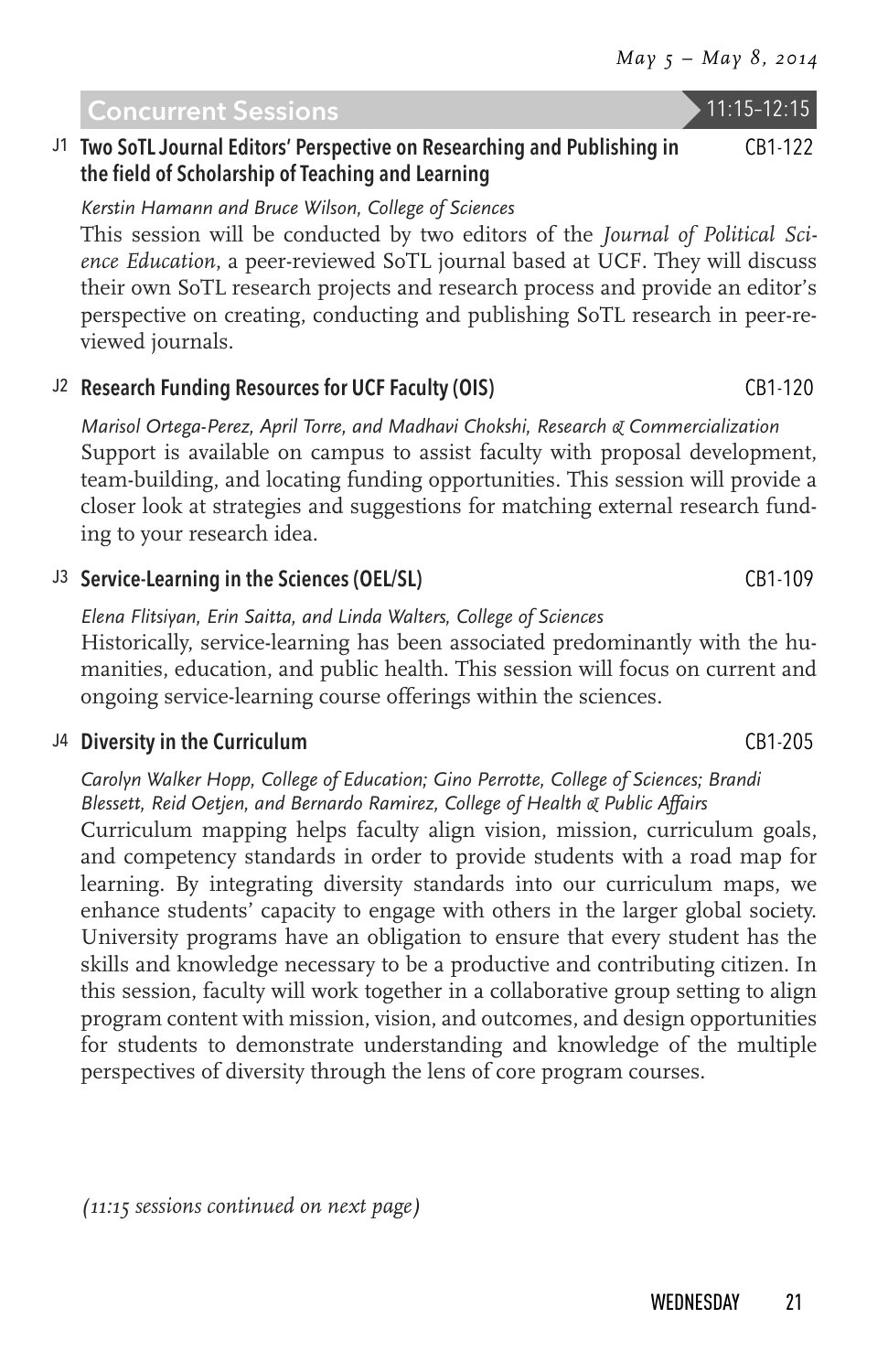#### J5 Making Your Classroom the P.L.A.C.E. to Be CB1-212

*Kimberly Rios and Grace Moskola, Student Development & Enrollment Sercices*

This presentation will introduce the concept of Universal Design and how aspects of classroom instruction can be more universally accessible for all students, with or without disabilities. The acronym "PLACE" will help the audience remember five key elements of incorporating Universal Design in the classroom: Presentation, Learning, Attitude, Communication, and Environment. Group discussion and interactive activity, including the use of faculty input on best practices, will express how simple changes in instructional techniques can benefit all.

#### J6 Eliminating the Take-a-Number Approach: Student Communication Strategies for Large Courses CB1-103

#### *Wendy Howard and John Raible, Center for Distributed Learning*

How do I reach individual students when there are so many? Managing your time and providing a personal touch can be challenging in all course modalities. Come see how the instructional design team at the Center for Distributed Learning worked with faculty members in the College of Business Administration to use Webcourses@UCF tools to implement engagement strategies for large class management and leave with resources to accomplish your goals.

#### J7 Intro to Qualtrics CB1-202

#### *Don Merritt, Director, Office of Instructional Resources*

In 2013, several colleges and units came together to purchase a Qualtrics license. This session will show you who is participating, how to get an account, and what to do once you have access to an account. We will demonstrate some typical examples and a couple of non-traditional uses for the software. Time will be left at the end of the presentation for some hands-on experience.

#### J8 Taking Their Temperature: Using Quick Assessments to Guide Decision Making and to Measure Learning (SDES) CB1-308

#### *Michael Preston, Director, Office of Student Involvement*

Assessment of our learning outcomes is an essential part of any program. However, we often neglect to gather information in the moment to help facilitators take the temperature of the students and their progress. Quick assessments allow facilitators to better understand the level of comprehension and knowledge acquisition of our students with fun and easy to understand techniques. This session will present more than 20 techniques instructors can employ tomorrow and describe how to assess them effectively.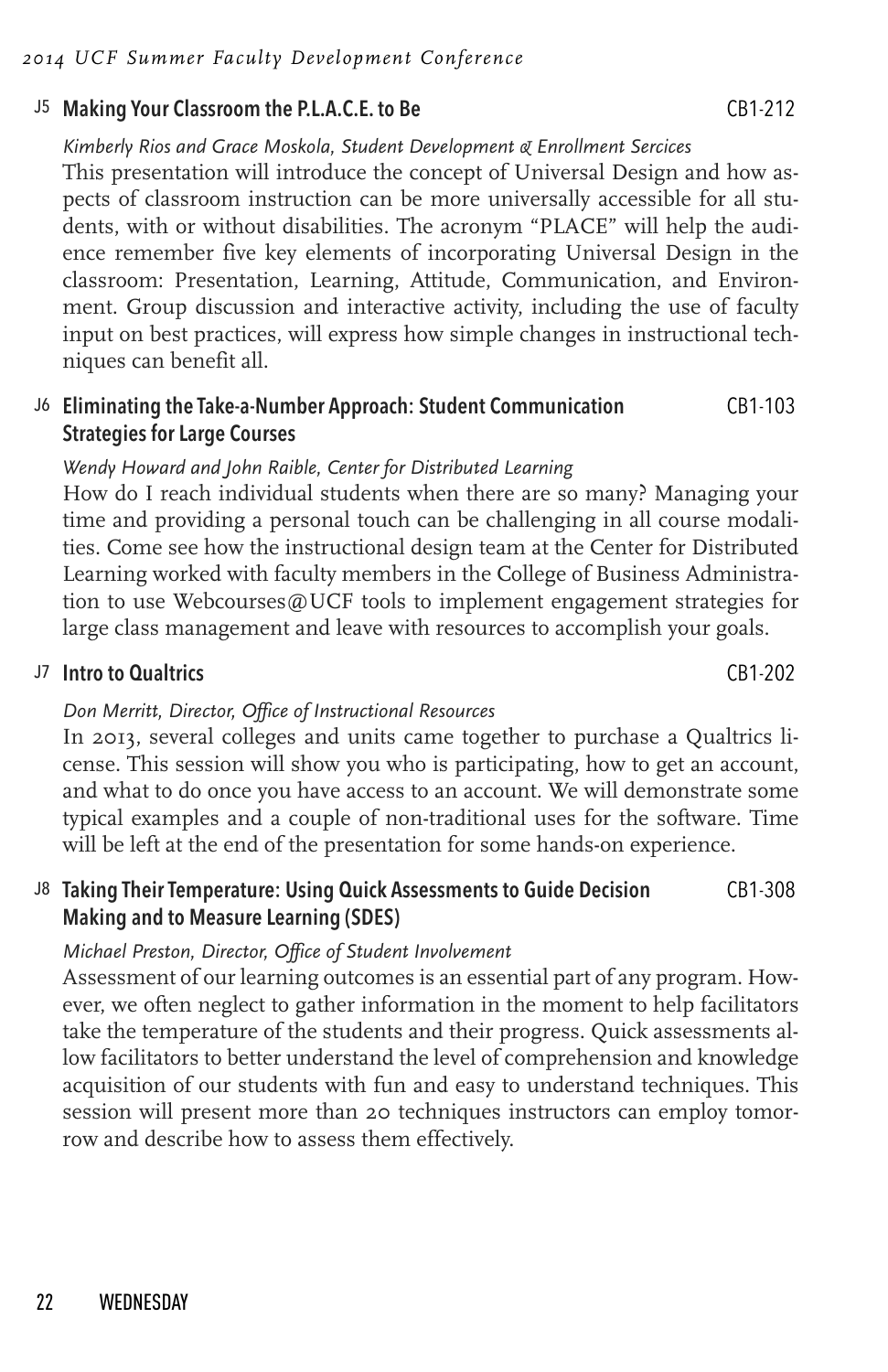#### J9 Engaging in Social Media: Strategies for Building Community and Promoting Research (IF) CB1-113

#### *Kimberly Wilmot Voss and Lance Speere, College of Sciences*

This session will provide examples, tools, and strategies for academics to use social media as a way to communicate and share scholarship. The speakers will address best practices for Academia.edu, LinkedIn, Twitter, Facebook, FourSquare, Instagram, and blogging. They will conclude with advice on how to improve or get started in social media.

#### J10 New Models in Publishing and Scholarly Communications CB1-220

*Michael Arthur, Penny Beile, and John Venecek, UCF Libraries*

The panelists will provide an overview of new publishing models based on open access and transparency and describe how major academic publishers have reacted to this paradigm shift. The impact that these models are likely to have, not only on how we acquire materials, but on how faculty at UCF disseminate their research, will be explored. Participants will be encouraged to contribute to the conversation by discussing how these trends are affecting their disciplines, their individual research, and the level of institutional support currently available.

#### Lunch on Your Own 12:15–1:15

## Concurrent Sessions/Project Time 1:30-2:30

#### K1 Project Time Various Rooms (Various Rooms) and the Various Rooms (Various Rooms Various Rooms)

You may use this time to work on your projects in the various track meeting rooms or the other rooms open in CB1 or attend any of the afternoon sessions.

#### K2 Career-Life Balance: A Story about a UCF Family Living with Autism (CSWF) CB1-117

#### *Nichole Stack, College of Arts & Humanities*

Compartmentalizing work, home, and community is easy to do. But should there be more intersecting of these spaces of life? This working mom thinks so. Please join Center for Success of Women Faculty Fellow Nichole Stack as she shares her family's story of juggling these spaces and caring for her son Daniel, diagnosed with autism at age two. Guest speakers include Bobbi Barber and Nicole Geiger from the Applied Behavior Center.

*(1:30 sessions continued on next page)*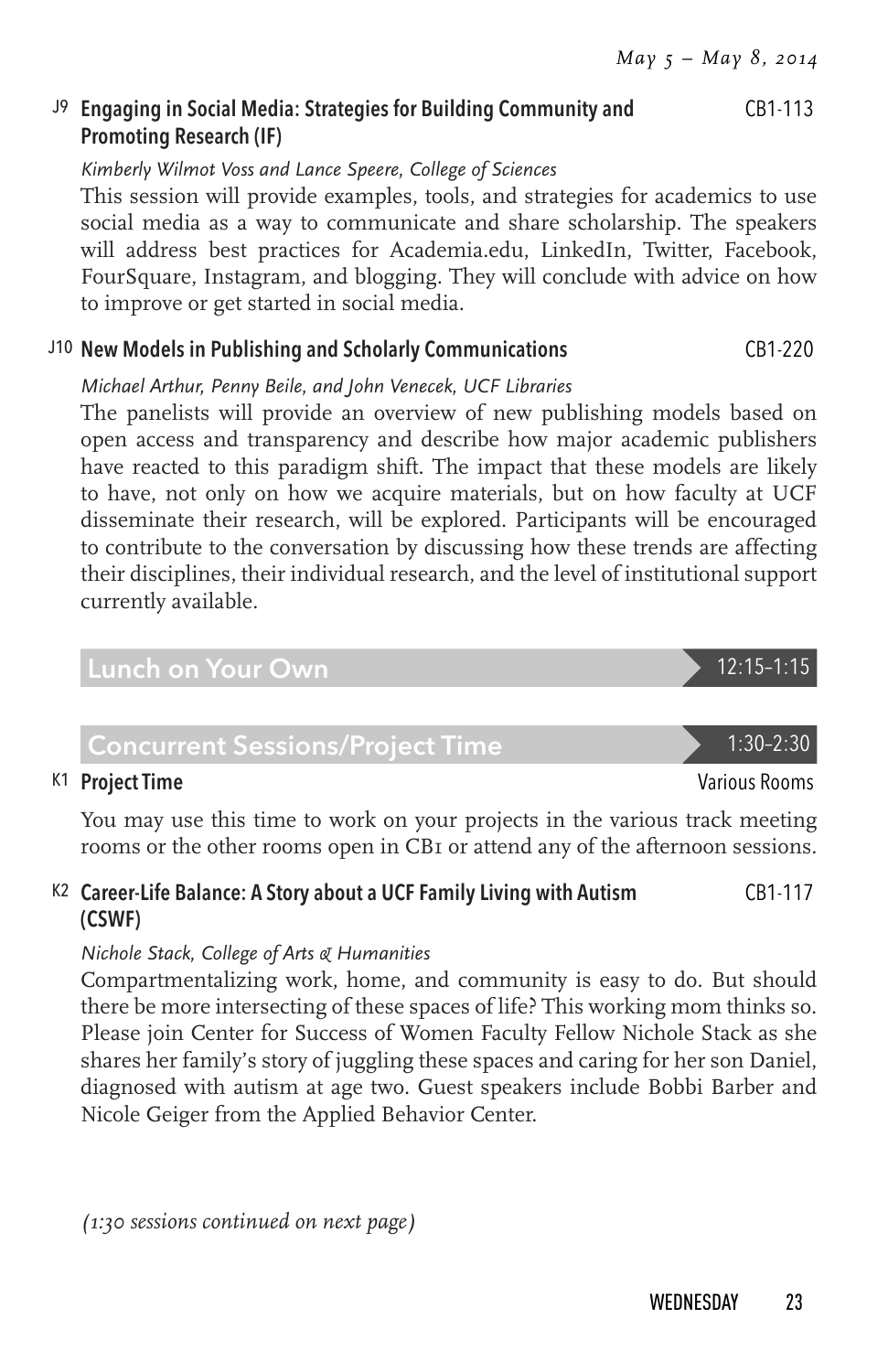#### K3 Who's Next. Don't Call Them "Gen X." Don't Call Them "Gen Y." They're the "Millennials." CB1-104

*Lisa Mills, College of Arts & Humanities, and Robert Thompson, Senior Vice President & Chief Marketing Officer, Old Florida National Bank*

Join us to watch this 40-minute documentary featuring former UCF students and Neil Howe, demographer and author of numerous books on generational trends. After the video, we will discuss the educational trends noted in the documentary.

#### K4 Be Prepared! Incident Management Roles, Responsibilities, and Resources for Leaders of Programs Abroad (OIS) CB1-120

*Patricia MacKown, Student Development & Enrollment Services* Risk mitigation is everyone's business. A panel of campus partners will address policy and real-world scenarios and answer questions.

L1 Project Time **Various Rooms** 2014 **Various Rooms** 

You may use this time to work on your projects in the various track meeting rooms or the other rooms open in CB1 or attend the following session.

Project Time 2:45–3:45

L2 FBI Training Film, *Game of Pawns* (OIS) CB1-120

*J. Patrick "Pat" Laflin, Strategic Partnership Coordinator, FBI; and Dela Williams, Office of Research and Commercialization*

This film recounts the true story of US graduate student, Glenn Duffie Shriver, who was recruited by the People's Republic of China Intelligence Services while he was participating in a study abroad language program. Discussion to follow the film.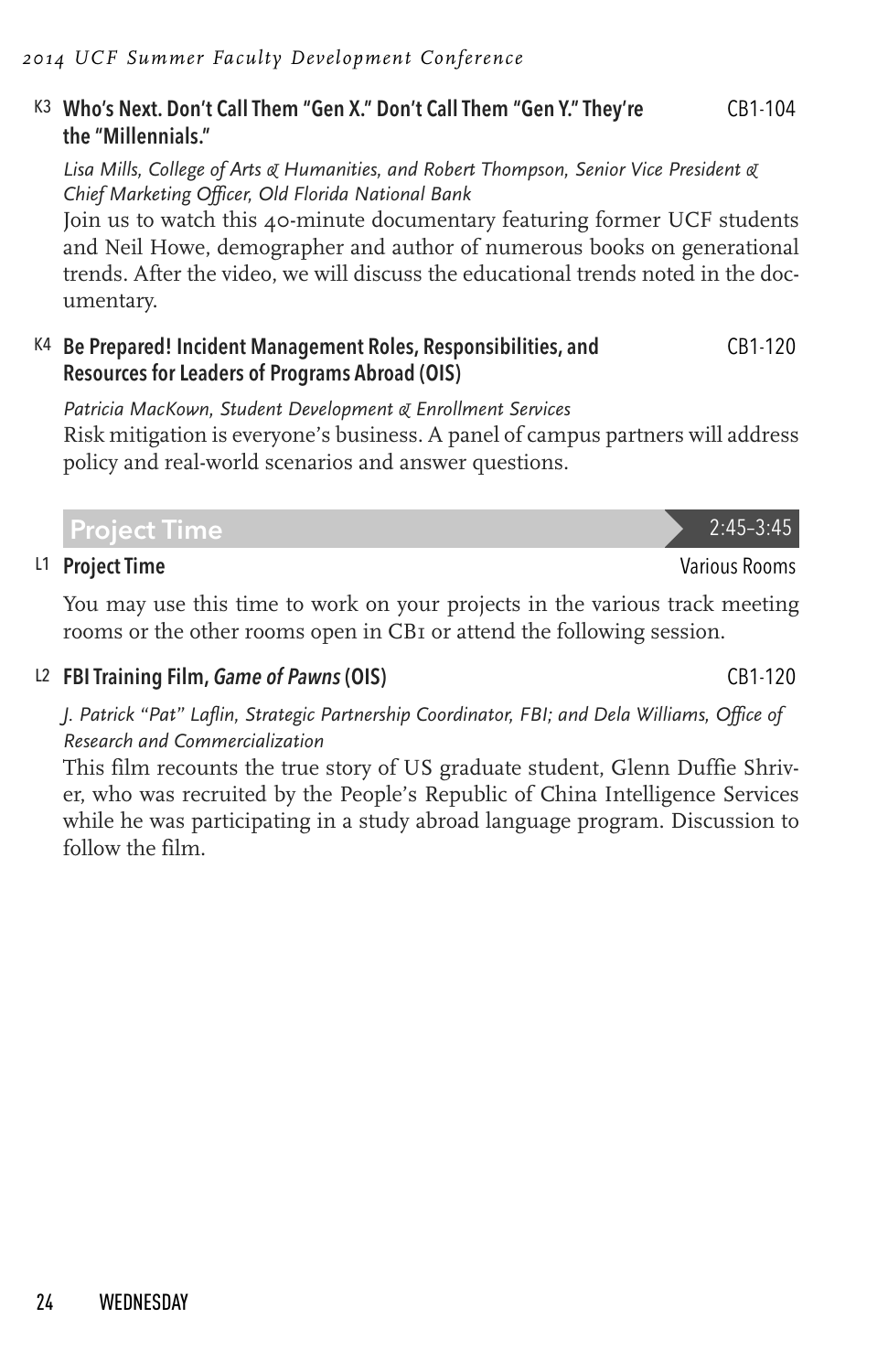# THURSDAY, MAY 8

| <b>Coffee and Conversation</b>                                                 | $8:00 - 8:30$ |
|--------------------------------------------------------------------------------|---------------|
|                                                                                | CB1-207       |
| <b>Track/Cohort Meetings</b>                                                   | 8:30-9:30     |
| Meet with your track/cohort leader in the rooms listed on page I (same meeting |               |

place as Monday at 8:30 a.m.).

## Poster Prep in Library Knowledge Commons 9:30-10:15

See your track sponsor regarding printing your poster materials. We will have poster boards and pushpins waiting for you in the library.

Showcase in Library Knowledge Commons 10:15-12:00

In a poster format, participants will share results of their work so far and plans for future efforts. Refreshments will be served.